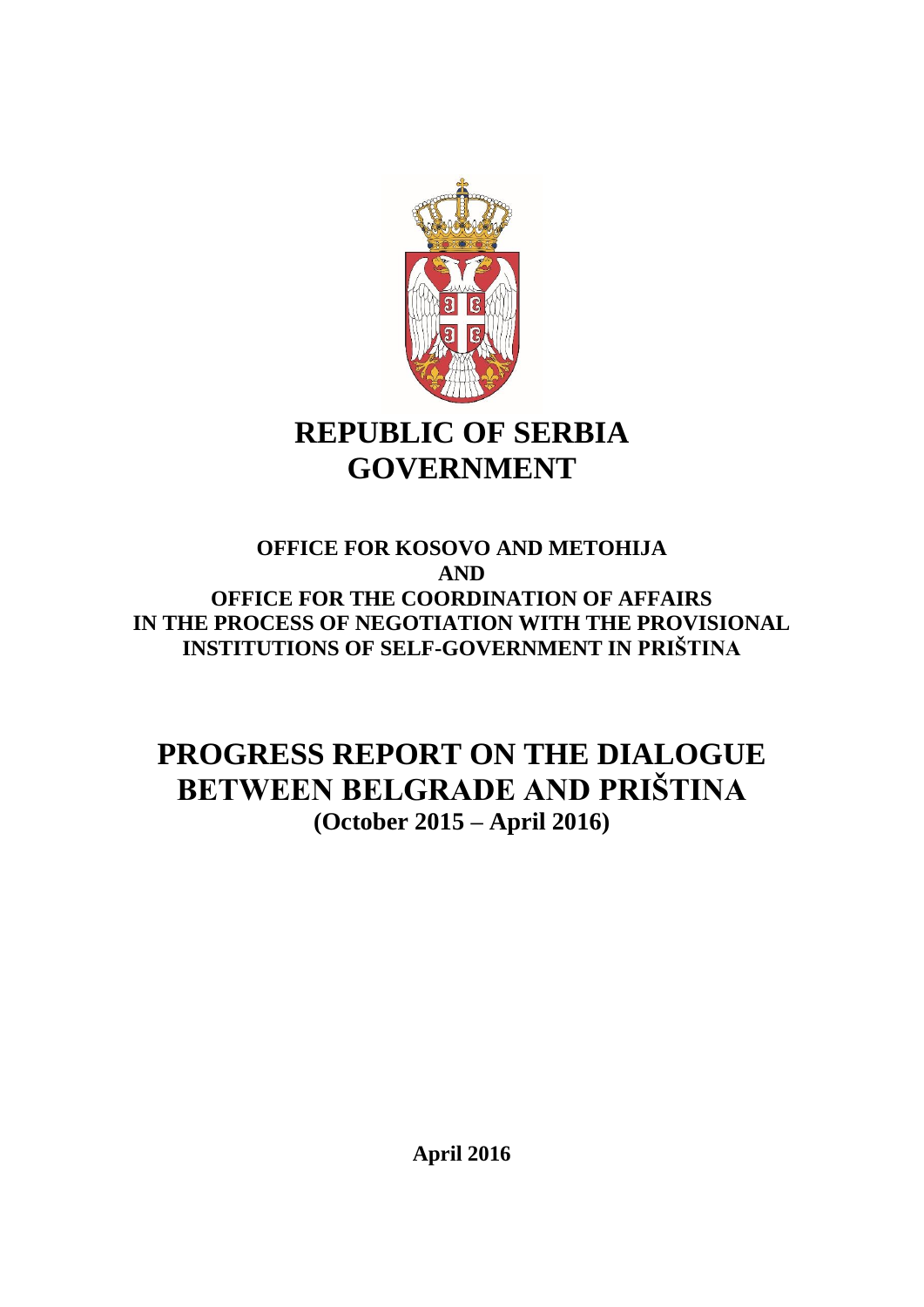# **Contents:**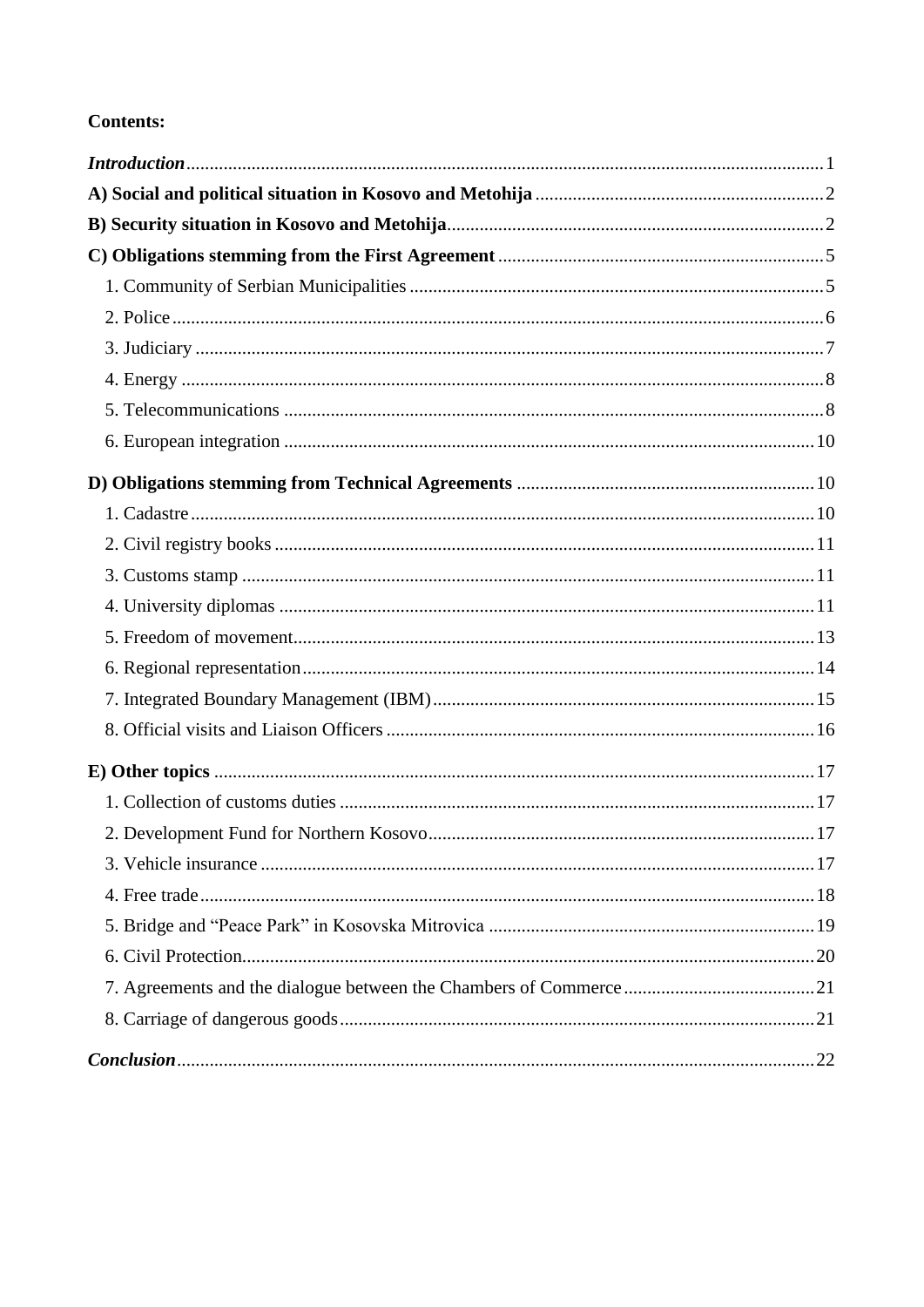#### <span id="page-2-0"></span>**Introduction**

The key feature of this reporting period in the EU-facilitated dialogue between Belgrade and Priština was the evasion of the Provisional Institutions of Self-Government (PISG) in the Province to honour the substantive commitments they undertook under the First Agreement and the arrangements made on 25 August 2015. Such attitude on the part of Priština resulted in a serious hold-up in the dialogue and delays in implementing the agreed, most notably in terms of establishing the Community of Serbian Municipalities as the single most important issue for us. Various measures aimed at preventing the movement of people and goods, unilaterally taken by Priština during the same period on several occasions, did not help the process of the dialogue either.

Nevertheless, Belgrade remained committed to normalizing relations with Priština. Moreover, the Serbian government continued to address all outstanding issues, responsibly and in the spirit of cooperation, never desisting from asserting the need to abide by all hitherto made agreements. This approach on the part of Belgrade brought about resolution of a number of issues outstanding in the framework of the Dialogue.

Belgrade still regards the process of normalizing relations with the Provisional Institutions of Self-Government in Priština primarily as a framework mechanism for safeguarding our vital national interests in the Province, while recognizing the need to create more favourable circumstances for the historic reconciliation of the Serbian and Albanian peoples.

Consequently, Belgrade has continued to view the dialogue with Priština both as an incentive to the EU integration of the Republic of Serbia and as a guarantee of stability for the entire region. Probity of such an approach has been acknowledged by the European Union, which formally initiated accession negotiations with the Republic of Serbia on 14 December 2015.

Present report, covering the period from October 2015 to April 2016, comprehensively portrays the course of dialogue. A detailed overview of what has been agreed and implemented so far is segmented to three parts: the first comprises the issues and processes resulting from the First Agreement of Principles Governing the Normalization of Relations; the second comprises issues arising from the so-called technical agreements reached under the EU facilitation; and the third covers issues deriving from the arrangements made in order to overcome other, no less significant issues, which hamper further normalisation of relations.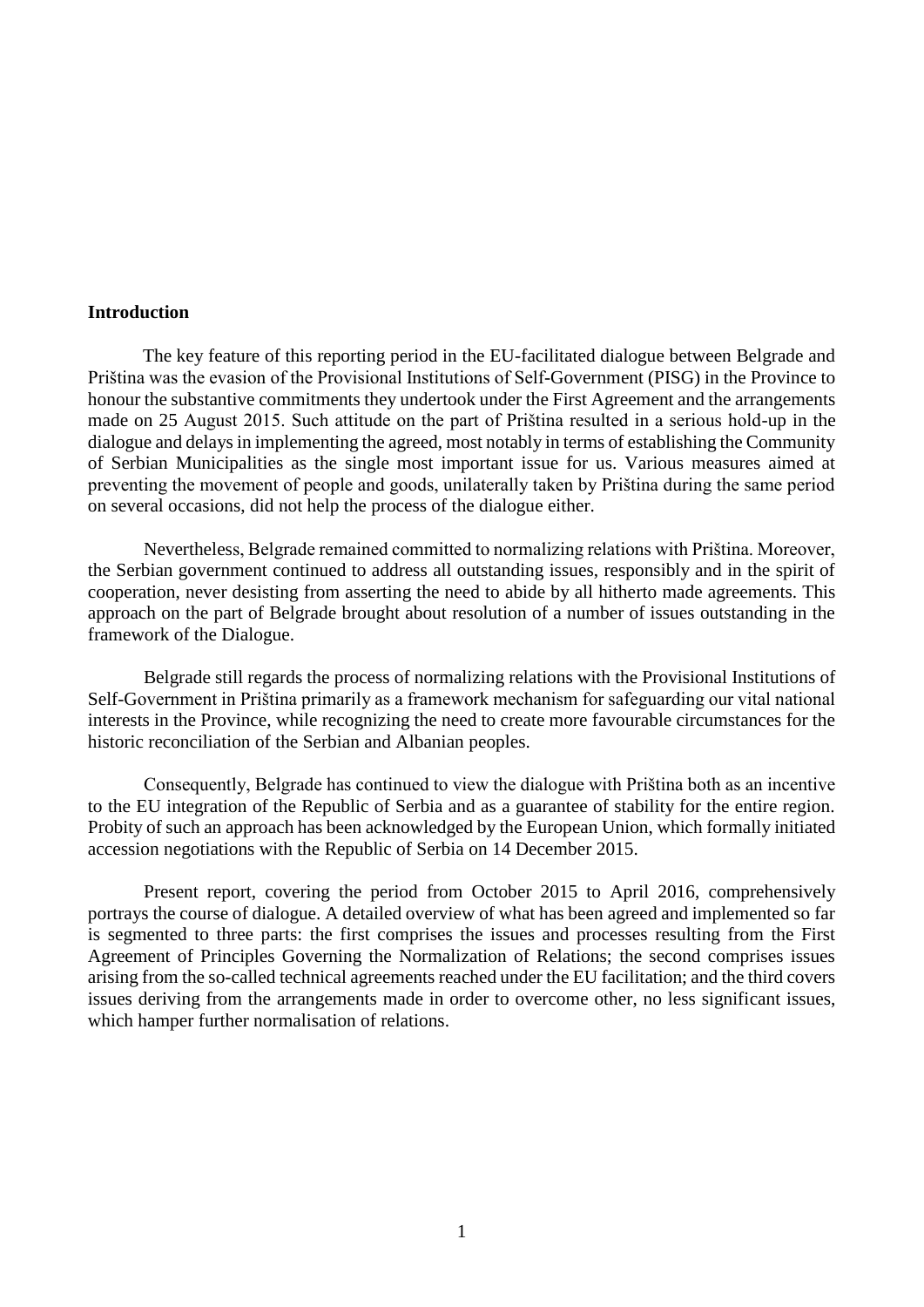#### <span id="page-3-0"></span>**A) Social and political situation in Kosovo and Metohija**

In the reporting period, the socio-political situation in Kosovo and Metohija remained unstable due to the prolonged political crisis which escalated between the opposition and the government. The three opposition parties (Self-Determination Movement - PS, the Alliance for the Future of Kosovo - ABK and the Initiative for Kosovo - IK) managed to postpone or interrupt several Assembly sessions by using tear gas, after which the government resorted to repressive measures. Several opposition MPs, members of the PS, were detained and sentenced to a month's house arrest. In addition, the opposition MPs who activated tear gas were banned from attending Assembly sessions, which enabled the ruling coalition to carry out the minimum legislative work (e.g. adopt the provincial budget for 2016).

Political opposition staged protests in Priština and other major cities in the Province, which, at times, turned violent. Protesters repeatedly assaulted individual public servants in the Priština administration, including Mr. Isa Mustafa. However, silent confrontation between the PS and the ABK concerning the lead role in the opposition bloc resulted in postponing the announced joint antigovernmental protests scheduled for 26 March 2016, allegedly due to the disagreements over the method of political action. In this context, the ABK advocated suspension of all violent activities and boycott of the operation of the Assembly, whereas the PS insisted on continued application of violence for the purpose of achieving political goals. Most likely, this division will continue to form the foundation of the discord in the opposition bloc in the coming period, and the ruling coalition will most likely endeavour to make use of it in order to mitigate the effects of the political crisis.

At the same time, the central issue that the ruling coalition had to tackle during the reporting period was the election of the President of the Provisional Institutions of Self-Government. Having failed to ensure the required majority in the first two rounds, Hashim Thaçi was appointed to the function only after the third round of voting, held on 26 February, by means of the votes of PDK, the majority of the LDK members, as well as minority and independent MPs.

It may be asserted that the overall political climate in the Province has deteriorated since the previous reporting period. Internal tensions within the Albanian political electorate have led to an increased dissatisfaction aimed at the Serbian community, which is more or less directly blamed for the bad situation in the Province. <sup>1</sup> Due to the overall situation, the authorities demonstrated a diminished sensitivity to the issues of interest to the Serbian community, such as ensuring their political rights provided for by the First Agreement and related arrangements, protection of the security of person and property, as well as of the constitutionally guaranteed rights of the Serbs and other minorities in the electoral process in the Province.

#### <span id="page-3-1"></span>**B) Security situation in Kosovo and Metohija**

1

The prolonged crisis in provincial institutions, the escalation in the ethnically motivated attacks on the Serbs and the increased presence of the radical Islamist factor, all have resulted in unstable security situation in Kosovo and Metohija.

Same as in the previous reporting period, a pronounced institutional crisis and resorting to violence in the Assembly, have led to a perceptible increase in the inter-ethnic tensions, so much so that certain Albanian factors often accused the Serbian community in the province of "sabotaging"

<sup>&</sup>lt;sup>1</sup> This fact was particularly highlighted during Priština's attempts to become a member of UNESCO, where justified opposition by the prominent Serbs in the Province was publicly characterized as a hostile and subversive act.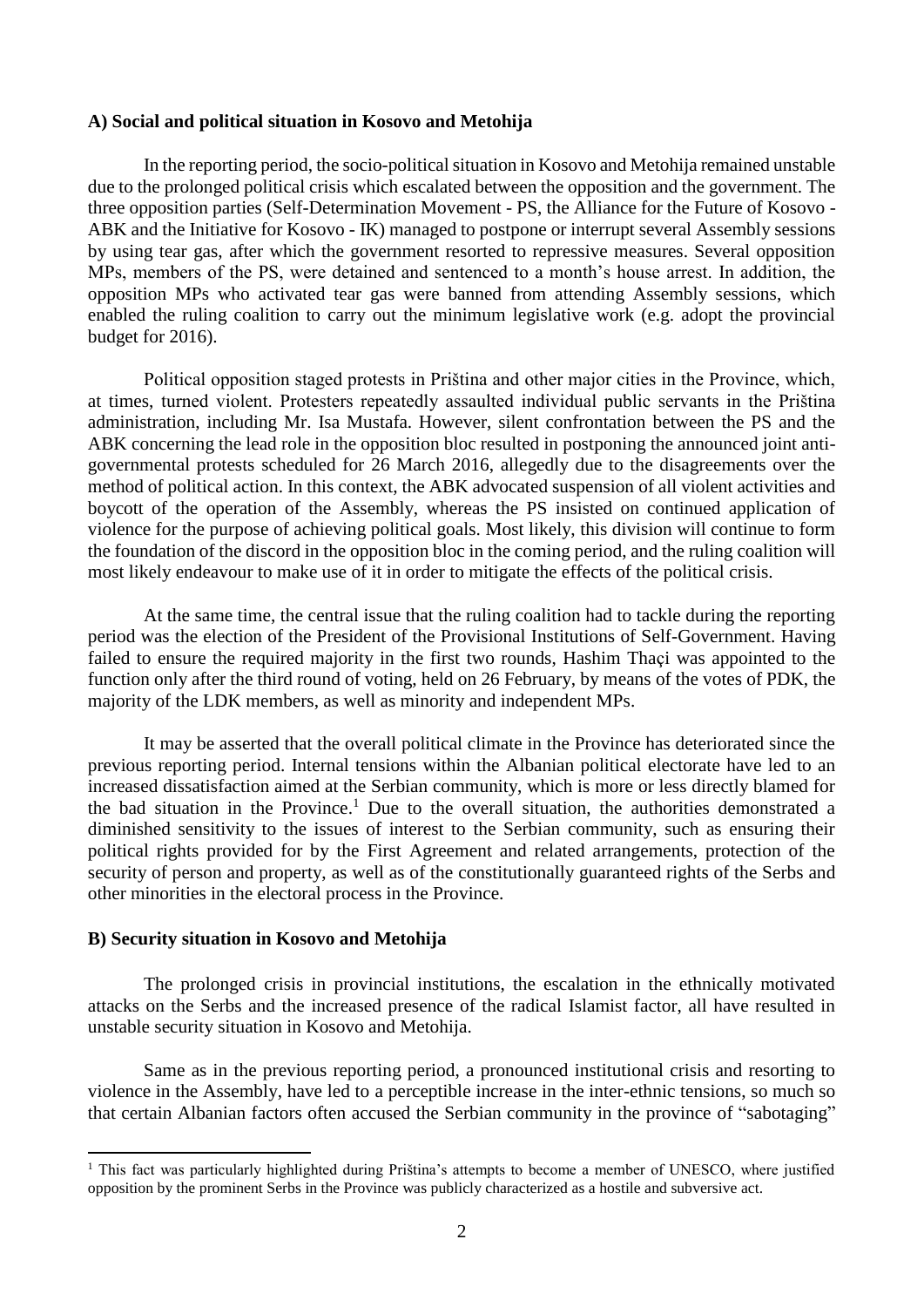and attempting to destabilize the PISG. In conditions of an inflated political crisis, such acts have resulted in a substantial surge in the volume and intensity of the ethnically motivated attacks on the Serbs and their property. The authorities failed to exert sufficient efforts to prevent these attacks and punish the perpetrators in a more decisive manner, presumably so as to avoid further "treason" charges from the opposition.

The reporting period also saw intensified spreading of alarm among the Albanian population in the Province that so-called parallel structures intend to lead the north of Kosovo and Metohija to secession from the Province. This situation, aggravated by a further deterioration in the socioeconomic living conditions for the bulk of the citizens, were conducive to the increasingly selfassured actions undertaken by the Albanian extremists, disgruntled with the formation of the Special Court for the crimes committed by the terrorist KLA. The fact that the Albanian media recently showed footage of a group of members of the terrorist organization ANA making open threats of violence against the Serbs in the region of Kosovska Mitrovica is also suggestive of this. In addition, the media are openly reporting about the already perpetrated executions of some of the potentially protected witnesses who were supposed to testify about the KLA crimes before the Special Court.

The security situation in the province also deteriorated owing to the efforts of the local authorities to transform the so-called Kosovo Security Force into the "Kosovo Armed Forces". Although this is in full contravention of the international agreements pertaining to the Province and amplifies the feeling of insecurity among the minority communities, the authorities in Priština have announced taking action on this issue in the coming period.

Over the past six months, strengthening of the radical Islam was registered in Kosovo and Metohija, and it is likely that this process would continue given the difficult economic situation in the province. Under the influence and in coordination with the Islamist circles, so far some three hundred Albanians from Kosovo have engaged in the conflict areas in the Middle East. Most of them take part in the military operations of the terrorist "Islamic State in Iraq and Syria", where they acquire a credible combat experience. The return of these persons to Kosovo and Metohija would certainly pose a direct security threat. The scale of this threat was clearly evident in the attempted organized assault on the Monastery of Visoki Dečani by an armed group of radical Islamists, which was prevented on 20 January 2016 owing to KFOR intervention.

Illustrating the described security situation is the fact that 40 ethnically motivated attacks were perpetrated on Serbs in the reporting period. The largest number of attacks involved the returnee settlements and villages in the municipalities of Klina, Prizren, Istok, Orahovac and Peć. In particular, we emphasize that an attempt was made to prevent the celebration of Christmas in Đakovica again, and that stones were pelted at the worshippers and the Orthodox churches in Orahovac. All attacks were duly reported to the Kosovo Police.

For the purposes of the present report, below is a selection of assaults perpetrated on the Serbs, their property, spiritual, cultural and historical heritage, in the reporting period:

# October 2015:

- In the village of Gornje Kusce in the Gnjilane municipality, a group of Serbian boys was physically assaulted by a group of Albanian boys. V. P. sustained three stabs with a knife, two in the head and one in the shoulder, while A. Marčić sustained minor injuries in the right leg.
- Stones were pelted at the bus carrying worshipers from central Serbia; the incident took place in the downtown of Peć, outside the Church of St. John.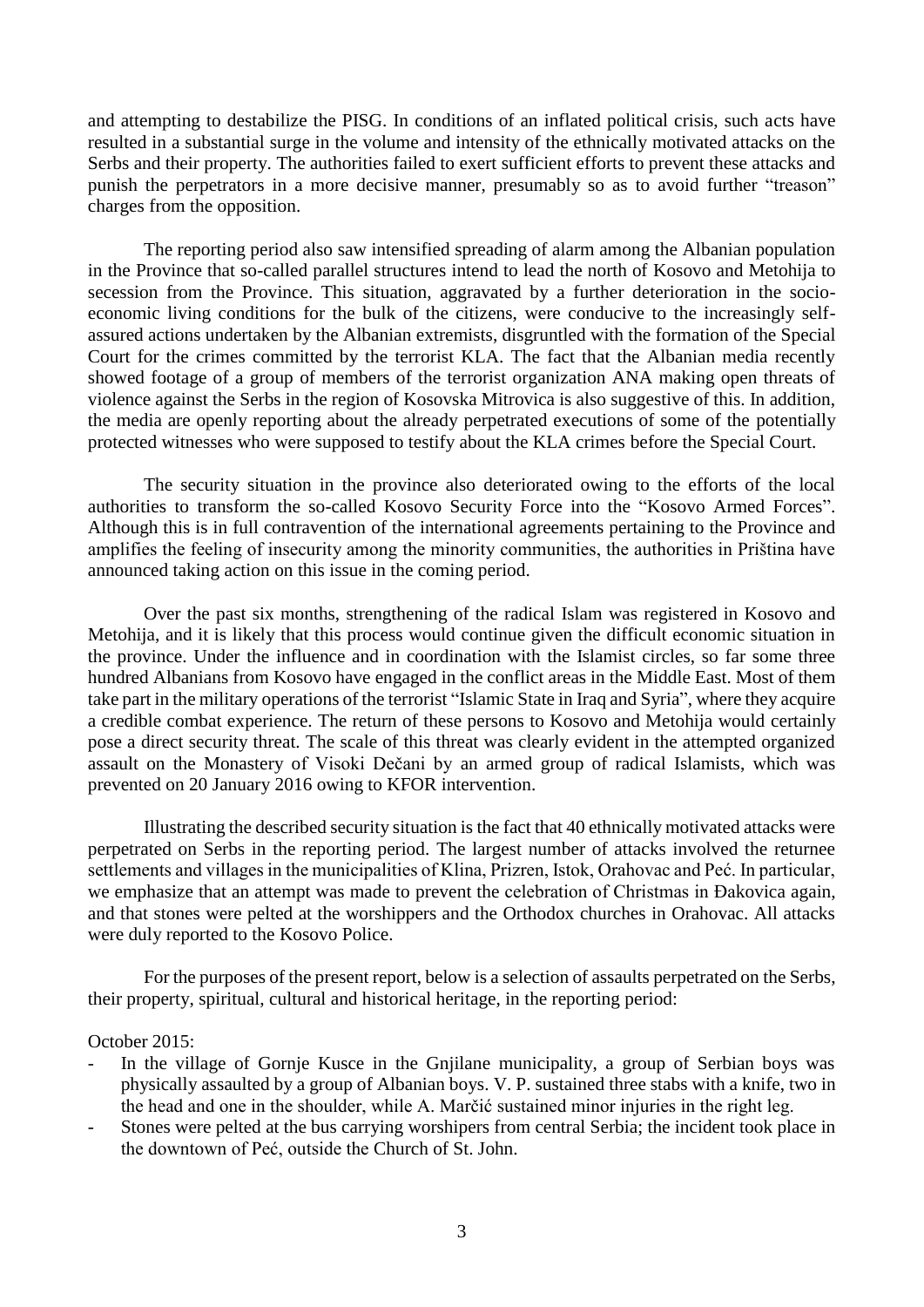- Stones were pelted at the dispensary of the Health Centre located in the Serbian part of the village of Suvi Do, Municipality of Kosovska Mitrovica.
- Stones were pelted at the Orthodox Church of the Dormition of the Mother of God, located in the "Serbian Street" in Orahovac. Stones were pelted by ethnic Albanians, after the Sunday service had ended, while the parish priest and believers were still in the church.
- In the village of Zočište, Municipality of Orahovac, ethnic Albanians spray-painted "KLA" and other intimidating graffiti on the outside enclosing wall the Monastery of Holy Healers Kozma and Damyan.

# November 2015:

- The intimidating graffiti "ISIS" (the Islamic State of Iraq and Syria) were spray-painted on several locations in "Bosniak Mahala", the multi-ethnic town block in Kosovska Mitrovica.
- In the village of Siga, Municipality of Peć, unidentified persons set fire to the house of the returnee D. Jašović.
- Stones were pelted at the family house of Ž. Mazić in Klina.

# December 2015:

- In the town of Goraždevac, Municipality of Peć, ethnic Albanians carried out several organized armed assaults against the local Serbs and their property. On that occasion, several shots were fired at the family houses owned by S. Petrović and S. Kolašinac. All members of the Petrović family were at home at the time of the attack.
- In the town of Goraždevac, Municipality of Peć, shots were fired at the kiosk owned by the Vuksanović family, resulting in the damage to the kiosk.
- In the village of Srbobran, Istok municipality, an armed attack was carried out on a shop kiosk. At the time of the attack, I. Dubić and D. Simonović were present in the kiosk.
- In the town of Goraždevac, Municipality of Peć, shots were fired at the monument commemorating the Serbian victims of the NATO bombing and the children killed in the terrorist attack which took place by the Bistrica River on 13 August 2003. The monument was then demolished by large boulders.

# January 2016:

- In the village of Berkovo, Municipality of Klina, armed assaults were carried out on two houses owned by the Serbian returnees, while all members of both families were at home.
- On 6 January 2016, approximately 50 displaced persons of Serbian nationality, arrived by bus to Đakovica, in order to celebrate the Christmas Eve and enter the Yule Log into the Monastery of Dormition of the Holy Mother of God. On that occasion, the citizens of Albanian nationality staged protests against the presence of Serbian worshippers, which is why this group of displaced persons had to be secured by a significant police force.
- On 31 January, four Islamic extremists arrived at the entrance to the Monastery Visoki Dečani, in a vehicle with Uroševac licence plates, and were arrested by the Kosovo police after the KFOR intervened. The vehicle was searched and an automatic rifle with three rounds of ammunition and a handgun were found, along with radical Islamist literature.

# February 2016:

- In the village of Donji Petrić, Municipality of Klina, property of the returnee K. Grujić was stolen.
- In the village of Koš, Municipality of Istok, family houses owned by I. Obradović and Z. Obradović were burglarized.
- Stones were pelted at the family houses of Serbian returnees Ž. Mazić and V. Radosavljević, located in the St. Sava Street in Klina. Mr. Radosavljević was at home at the time.
- Stones were pelted at the family hose of I. Krstić in Prizren.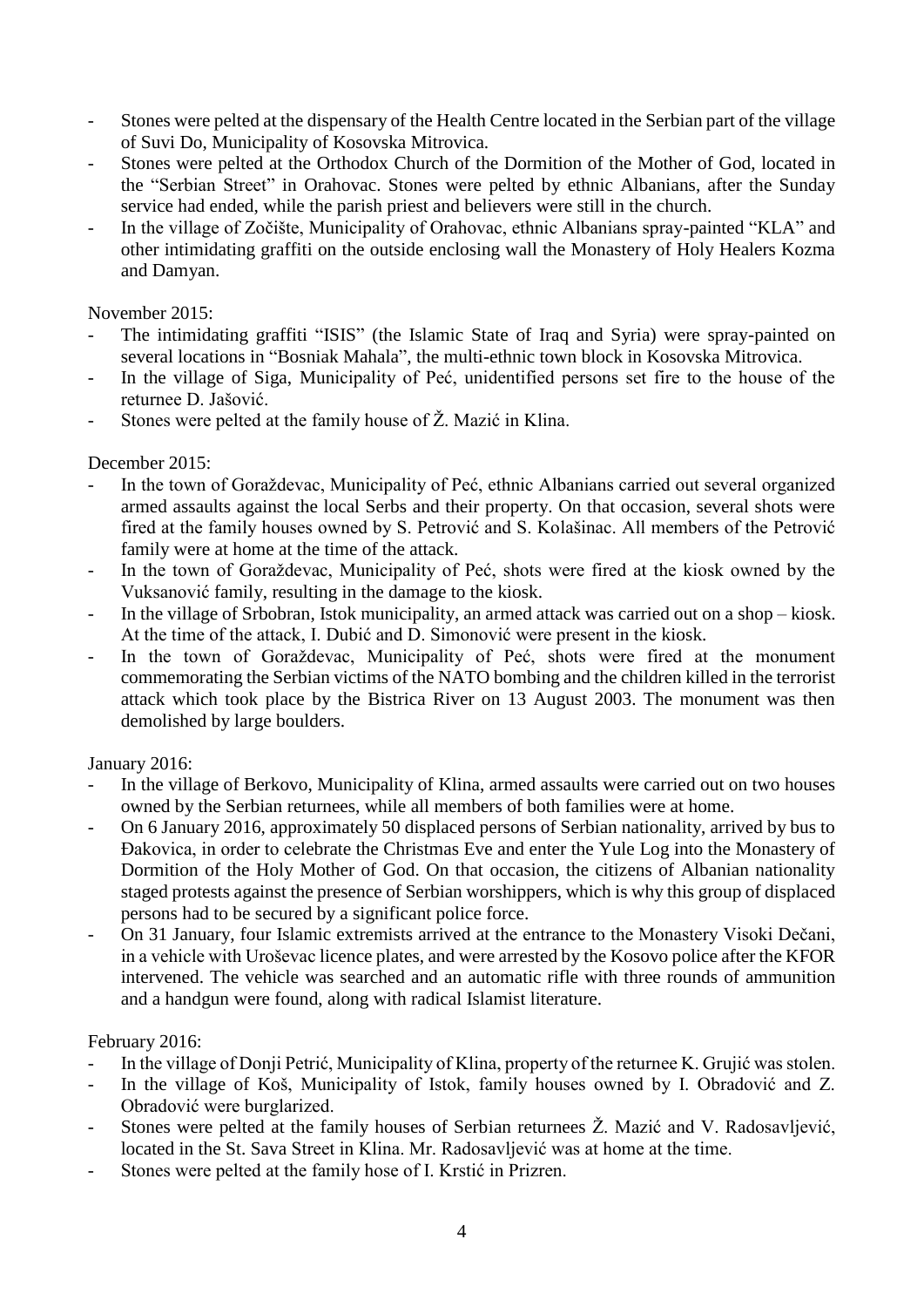- In the village of Pasjan, Municipality of Gnjilane, populated by the Serbs, an explosive device was thrown at the family house of S. Jancić. At the time of the assault, the owner and his wife were at home.

March 2016:

- Family houses owned by persons of Serbian nationality were burglarized in the town of Banjska, the municipality of Vučitrn.
- In the Serbian part of Orahovac, the family home of T. Baljošević was torched. *Nota bene*: the Baljošević family was kidnapped by the KLA in July 1998, whereupon T. Baljošević and his son were killed, while the rest of the family (wife, daughter-in-law and grandson) were freed in an exchange. Since the KEK (Kosovo Electric Company) from Orahovac took the Baljošević family house off the electrical grid, the possibility of faulty wiring as a cause of fire was excluded.
- In the ethnically mixed village of Sinaje, Municipality of Istok, fire was set to the house yard of P. Zuvić. The fire destroyed approximately 1,000 bales of straw.
- On the wall of the Church of St. Nicholas in Priština graffiti "ISIS is coming" were spray-painted in English. The graffiti were spotted by members of Italian KFOR, patrolling the area twice a week.
- In the village Berivojce, Municipality of Kosovska Kamenica, N. Stanojević was physically attacked outside his house. A group of four ethnic Albanians used metal bars and leather straps to repeatedly beat him on the head and other parts of his body. His son, M. Stanojević and his wife were also assaulted, and both sustained serious injuries.
- In the village of Čitak, Municipality of Srbica, inhabited exclusively by the Albanian population, stones were pelted at a bus owned by V. Repanović, carrying Serbian returnees from Belgrade to Goraždevac.

# <span id="page-6-0"></span>**C) Obligations stemming from the First Agreement**

# <span id="page-6-1"></span>**1. Community of Serbian Municipalities**

Almost no progress has been made regarding the establishment of the Community of Serbian Municipalities (CSM) since the agreement on the *General Principles/Key Elements* was made on 25 August 2015. The responsibility for this situation lies entirely on Priština, which refuses to uphold and implement the agreed within the framework of the Dialogue, and seeks in every way to discredit and delay the process of establishing the Community.

Priština's failure to comply with their commitments is by far most evidently reflected in the fact that, in accordance with Point 2 of the General Principles, Priština should have adopted a Decree to introduce the Community into the legal system of Kosovo\*, which was then to be confirmed by the so-called Constitutional Court. This should have laid down the conditions for the Management Team to start its work on the Statute of the CSM, which, as provided for by the General Principles, should have been presented to the high-level dialogue no later than 25 December 2015.

Although it has been nearly eight months since this agreement was reached, the obligations have still not been discharged. The situation is further complicated by the fact that the so-called Constitutional Court ruled that the General Principles of 25 August 2015 are not fully compatible with the spirit of the Constitution of Kosovo\*, to the extent that the future Degree and Statute of CSM must seek to overcome this incompatibility.

We have pointed out repeatedly that the decision of the so-called Constitutional Court was unacceptable and that its effects would be conducive to a dangerous precedent that could seriously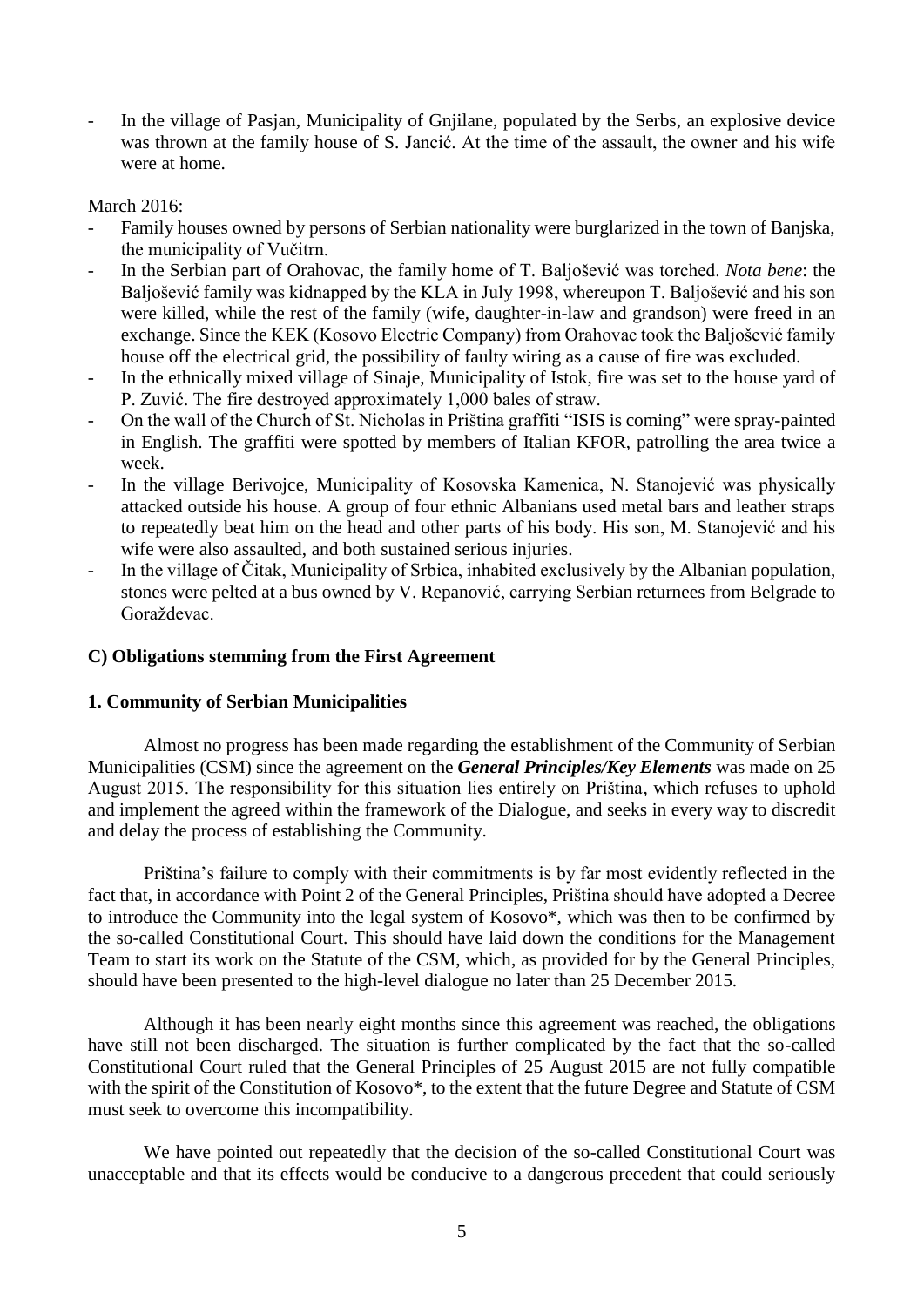undermine the process of the Dialogue and implementation of all other agreements. It was therefore pointed out to the EU representatives that the Management Team would draft the Statute solely on the basis of the First Agreement and the General Principles of 25 August 2015, since to approach it any differently would mean to accept Priština's unilateral amendments to the agreement.

At the same time, Belgrade has made appropriate preparations and analysed the necessary steps to be taken in order to draft the Statute and constitute the Community.

It should be noted that the constitution of the Community would solve a number of problems in various areas which are currently discussed in the framework of the dialogue, or are to be discussed subsequently, such as property issues, economic development, education, urban and rural planning. For this reason, the Serbian side has repeatedly urged the EU mediators to ensure Priština's consistent compliance with the commitments taken on and agreements reached, as well as to forthwith initiate activities aimed at establishing the CSM. However, the start of the operation of the Management Team continues to be delayed, while Priština continues to publicly condition the start of work on the Draft Statute on resolving issues that were not part of any agreements made so far.

# <span id="page-7-0"></span>**2. Police**

The past period was marked by intense discussions aimed at having Priština fulfil its obligations concerning the integration of the remaining 149 former employees of the Ministry of Interior of the Republic of Serbia into the Kosovo\* structures.

The only step forward in this matter was the integration of 77 former administrative staff of the MoI. An agreement was made to establish a special Panel for the integration of these persons, which should have started working in November 2015. However, due to the obstructions of Priština, it actually started working as late as in February 2016. So far, the Panel has held three meetings, which resulted in a general proposal made by Priština to integrate all 77 former administrative staff. According to this proposal, 32 persons were to be integrated in civil registration offices within the Kosovo Police, while the remaining 45 were to be employed with the civil registration offices in Serbian municipalities in the north of Kosovo and Metohija.

In the matter of the remaining categories of former members of the MoI, there was no significant change. In the reporting period, the Kosovo side kept refusing to start the integration of 34 non-integrated fire fighters (out of 64 in total).

In addition, Priština maintained that it would not integrate 23 former police officers who allegedly failed to obtain "security clearance". We insist that Priština provides specific reasons justifying its position, since we hold that such "accusations" are mostly of political nature and that Priština is obligated to integrate them.

Similar can be said for 15 persons formerly employed with the Food and Accommodation Directorate within the MoI of the Republic of Serbia. Namely, Priština refuses to integrate them by claiming that the positions are not part of the staffing table in its institutions, and that such work is outsourced to private companies.

Further to this, problems concerning harmonization of the applicable legislation on the Police in Kosovo and Metohija remain unresolved, thus preventing the official appointment of the Regional Commander in the Police Directorate Kosovska Mitrovica North. The position is still held by Acting Regional Commander, and the conditions for his official appointment will only be created upon the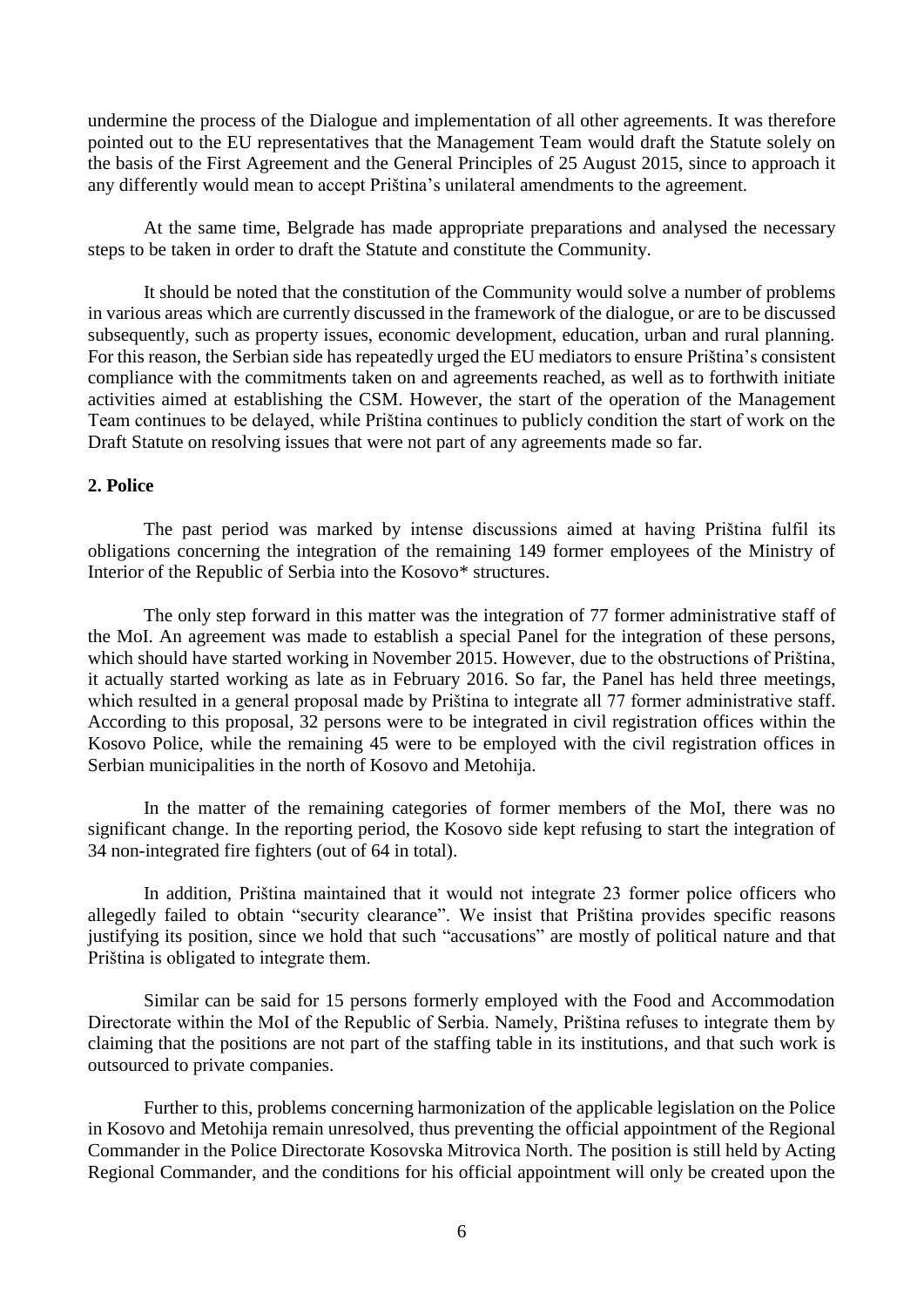establishment of the Community of Serbian Municipalities, in compliance with Point 9 of the First Agreement.

It is important to call attention to recent Priština's evident attempts aimed at undermining the operation and the very existence of the Police Directorate Kosovska Mitrovica North, in terms of its organization and personnel. Namely, the Directorate leadership is being threatened by political charges of war crimes, while on the other hand the leadership's requests for certain staffing decisions remain overlooked. We are worried by the fact that Priština is violating Article 9 of the First Agreement, which stipulates that the KP composition in the North should reflect the ethnic composition of the four Municipalities mostly populated by the Serbs. More specifically, Priština has already deployed several units in this region comprising around or over 50% of Albanians, which is a substantially higher percentage than their share in the population of these municipalities. Defying rules of procedure, Priština keeps those units beyond the chain of command of the Directorate, thus introducing a dangerous practice that could easily be conducive to abuses. The engagement of these units without the approval of the Regional Commander could have an adverse impact on the overall security, which is obviously in nobody else's interest, but Priština's.

# <span id="page-8-0"></span>**3. Judiciary**

-

According to the Agreement on Judiciary, the entire integration process and the adaptation of facilities intended for courts and prosecutors' offices should have been completed by 1 September 2015.<sup>2</sup> However, due to numerous problems and primarily due to procrastination on the part of Priština, the implementation of this Agreement has not been completed yet.

Over the previous period, the key problem concerned striking a deal on managerial administrative positions in courts and prosecutors' offices, and re-advertising vacancies for judges and prosecutors.

Priština agreed to re-advertise vacancies for judges and prosecutors in order to fill all positions reserved for the Serbs, pursuant to the Agreement, which had remained vacant after the first vacancy announcement. To this end, it was agreed to also allow the expert associates to apply for the advertised positions. On the other hand, in the matter of managerial administrative positions, Belgrade accepted the allocation of the following positions to the members of Serbian community: Deputy Secretary in the Appellate Court – Department in Mitrovica, Deputy Secretary in the Basic Court in Mitrovica, and Secretary in the Basic Prosecutor's Office in Mitrovica. Belgrade also accepted the proposal of EU representatives to have two registrar positions in the Basic Court in Mitrovica, one for an Albanian and the other for a Serb.

After reaching agreement on other outstanding issues, on 29 March 2016, Priština readvertised vacancies for the integration of judges and prosecutors, and vacancies for administrative staff in courts and prosecutors' offices.

<sup>&</sup>lt;sup>2</sup> In line with the Agreement, it was agreed that members of the Serbian community were to be allocated 48 judge positions (29 positions in the North and 19 positions in the South), 15 prosecutor positions (9 positions in the North and 6 positions in the South), and 148 administrative staff positions (115 in courts and 34 in prosecutors' offices). On the other hand, upon the completion of integration, the Republic of Serbia was to adopt appropriate legislation to regulate the termination of funding of all integrated persons. Further, the Agreement set forth that both sides were to ensure and adapt certain facilities for courts and prosecutors' offices.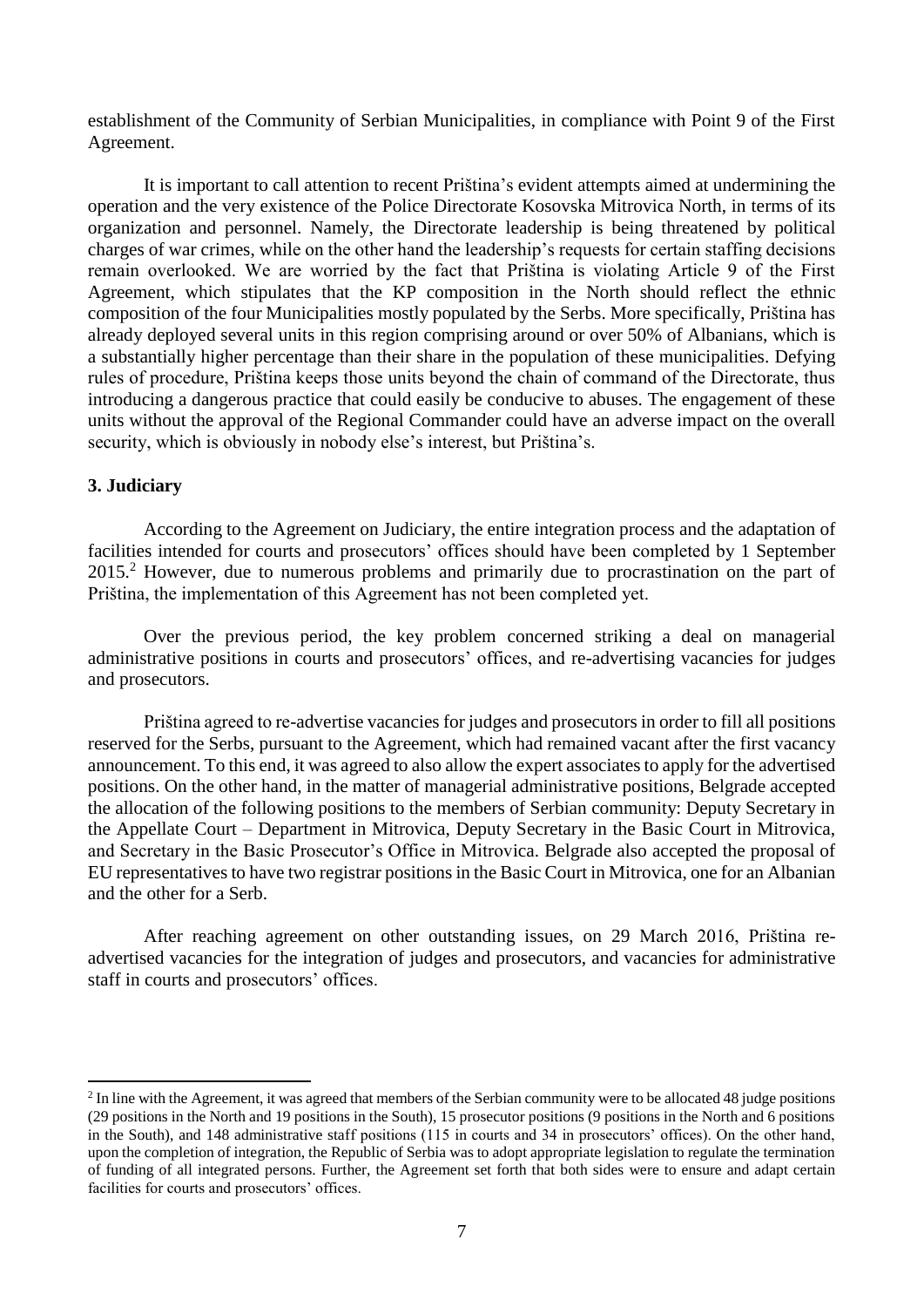These announcements are expected to fill 14 judge positions and 6 prosecutor positions.<sup>3</sup> In terms of administrative staff, vacancies were advertised for 115 administrative staff positions in courts and 34 administrative staff positions in prosecutors' offices.

The deadline to apply is one month. It is expected that the implementation of the Agreement on Judiciary will be finally completed after the vacancies are filled.

#### <span id="page-9-0"></span>**4. Energy**

Implementation of the Energy Arrangement of 8 September 2013 is still ongoing, as well as of the Conclusions of the EU facilitator on the implementation of the 2013 Energy Arrangement dated 25 August 2015.

On 9 September 2015, Priština refused to register *EPS Trgovina* Ltd. for trading in electrical energy and *Elektrosever* Ltd. for supply and distribution services, citing numerous objections of both political and technical nature, whereupon Belgrade requested from the EU facilitator to find an appropriate solution to enable Priština to honour its assumed obligations.

In the meantime, the Republic of Serbia fulfilled all its obligations provided for under said Arrangement. Accordingly, PC *EMS* retracted its appeal to ENTSO-E, and the Connection Agreement was signed on 1 October 2015. It provides for KOSTT to become a separate control area but under the condition that *Elektrosever* Ltd. first obtains the license for power supply and that it becomes operational.

The implementation of the provisions of the Connection Agreement has yet to commence, as the main precondition concerning the incorporation of the two companies *EPS Trgovina* and *Elektrosever* has still not been met. On 25 February 2016, PC *EPS* submitted the documentation for the third time to register the two companies, but the requests were again refused. The explanation was that the detailed itemizing of business activities with specific business activity codes - as was agreed with the EU facilitators and Priština – was inacceptable, and that the preamble of the submitted Statute failed to invoke the Energy Arrangement and the so-called Kosovo legislation.

It is expected that the EU facilitators should find a suitable solution to register these companies and issue necessary operating licences, enabling full implementation of the Arrangement and the Conclusions.

#### <span id="page-9-1"></span>**5. Telecommunications**

1

The implementation of the Action Plan to implement the Telecommunications Arrangement of 25 August 2015 is currently underway.

In accordance with the Action Plan, the subsidiary of *Telekom Srbija* Jsc. (*mts* Ltd) should have been registered by 31 August 2015. However, owing to Priština's unjustified and repeated rejections of the documentation submitted, *mts* Ltd. was registered as late as on 13 October 2015. For that reason, the start of the implementation of the Action Plan was postponed until 15 October 2015, and all deadlines to comply with obligations were pushed forward for six weeks.

<sup>&</sup>lt;sup>3</sup> In the previous vacancy announcement for judges and prosecutors advertised in March 2015, 34 candidates for judges and 9 candidates for prosecutors were found eligible.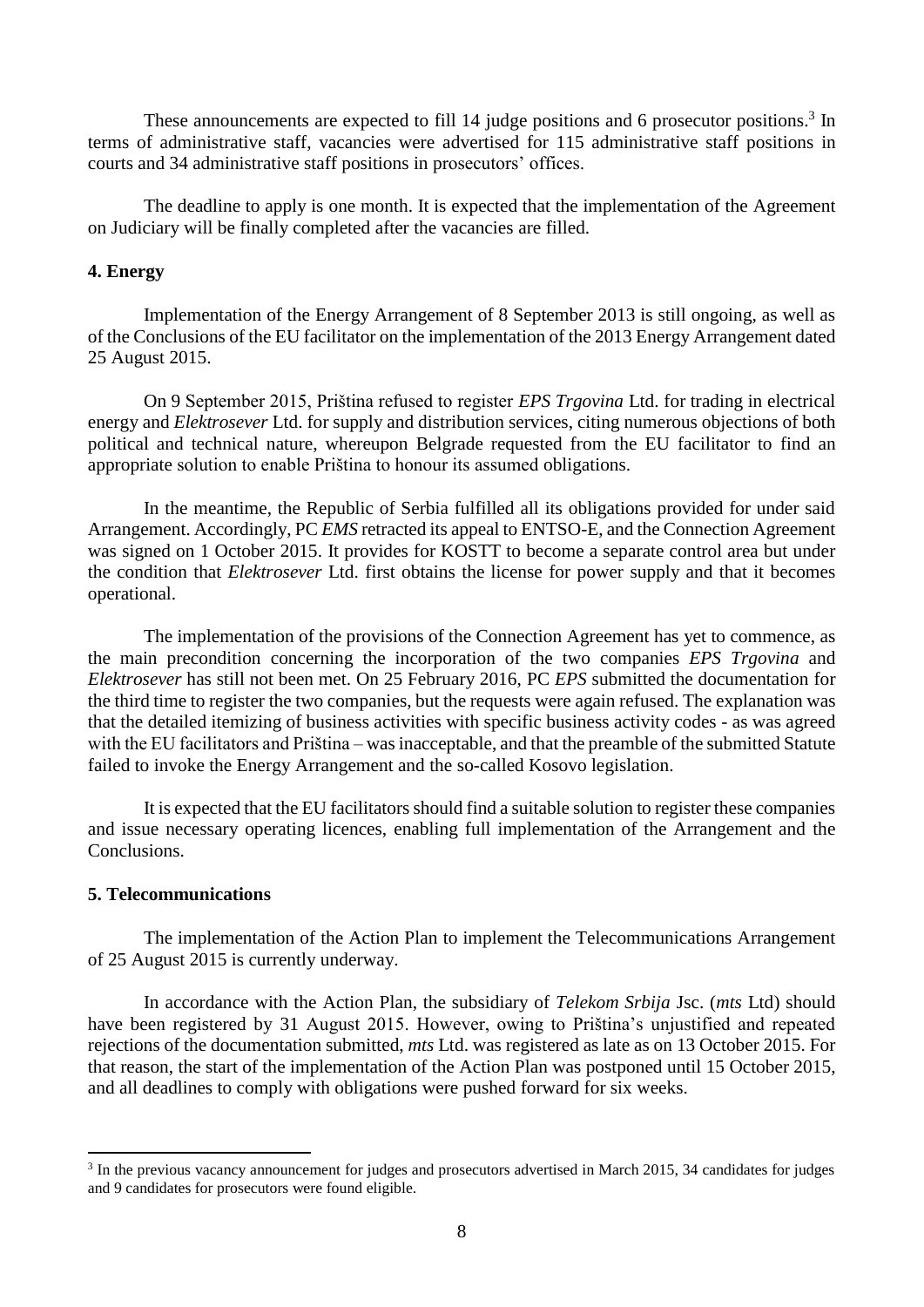As part of implementing the Action Plan, on 30 December 2015, *mts* Ltd. applied for a fixed telephony licence and for a temporary authorization for mobile telephony. On the same day, the EU facilitator was presented with the Draft Plan for the incorporation of *mts* Ltd. Given the need to resolve numerous outstanding issues regarding the incorporation of the company, said Draft Plan was not approved by the highest political representatives on both sides, even though it was supposed to be approved by 15 January 2016, in accordance with Point 3.1 of the Action Plan.<sup>4</sup>

The most contested issue in the process of the company incorporation is certainly the issue of its infrastructure.<sup>5</sup> The infrastructure of *Telekom Srbija* mobile network in Kosovo and Metohija is located in 72 sites with poles for setting up radio-base stations. In accordance with the situation on the ground, *mts* Ltd submitted a request for the allocation of frequencies, but Priština deems that the company can be allocated frequencies only for the active infrastructure on the ground.<sup>6</sup> Such argumentation of Priština is completely unacceptable to us, having in mind that the entire infrastructure in the 72 sites had functioned normally until 2010, when it was damaged by force by Albanian extremists, and especially due to the fact that *Telekom Srbija* has valid contracts signed for the lease of space or land in all the sites, and that it regularly meets its obligations.

In order to resolve the issue of the infrastructure, as well as other contested issues regarding the process of incorporation of *mts* Ltd<sup>7</sup>, representatives of the Republic of Serbia provided the EU facilitator with a list of seven documents for Priština to consent to, and then present the contents and form in which they will be passed, as well as with the Draft Conclusions on the implementation of the Telecommunications Arrangement and the Action Plan, which is to be initialled by top political representatives of both parties and the EU facilitator. Priština's adoption of the documents in this list and the initialling of the Conclusions are preconditions for the finalization of the process of incorporation of *mts* Ltd.

During the implementation of the Action Plan, also discussed were the identification and exchange of technical data in order to harmonize the use of radio-frequency spectre between the regulatory bodies. Both parties agreed that the process of identifying and exchanging the technical data will take place in accordance with EU regulations, and that the principle of equitable access to the spectre in the zones of harmonization will be applied.

It was agreed that the talks on the issuance of the fixed telephony licence and the temporary authorization for mobile telephony, as well as on granting consent for the allocation of the three-digit dialling code for the geographic area of Kosovo\* may only resume once a sustainable and functional company has been established.

1

<sup>&</sup>lt;sup>4</sup> Point 3.1 of the Action Plan stipulates that the two sides must harmonize the process of defining the new telecommunications company, i.e. that they must reach agreement on the issues of inventory, provision of services, infrastructure, network expansion, manner of functioning and the incorporation process.

<sup>&</sup>lt;sup>5</sup> Construction facilities for equipment storage, cable ducts, poles for setting up radio-base stations and radio-relay links. <sup>6</sup> According to Priština's allegations, only 31 base stations are active on the ground, located in 22 sites.

 $<sup>7</sup>$  The remaining contested issues are: amendment to the certificate of being entered into the register of operators, leaving</sup> an additional deadline to *mts* Ltd to harmonize with the regulatory framework in Kosovo and Metohija, allocation of appropriate frequency ranges and permits for the use of frequencies in 158 base stations placed in 72 sites, approval to use the numeration range and permits for the use of numeration which *Telekom Srbija* currently uses in Kosovo and Metohija, approval for the *mts* Ltd network to continue using core elements and IT subsystems centralized in certain locations in *Telekom* network outside Kosovo and Metohija.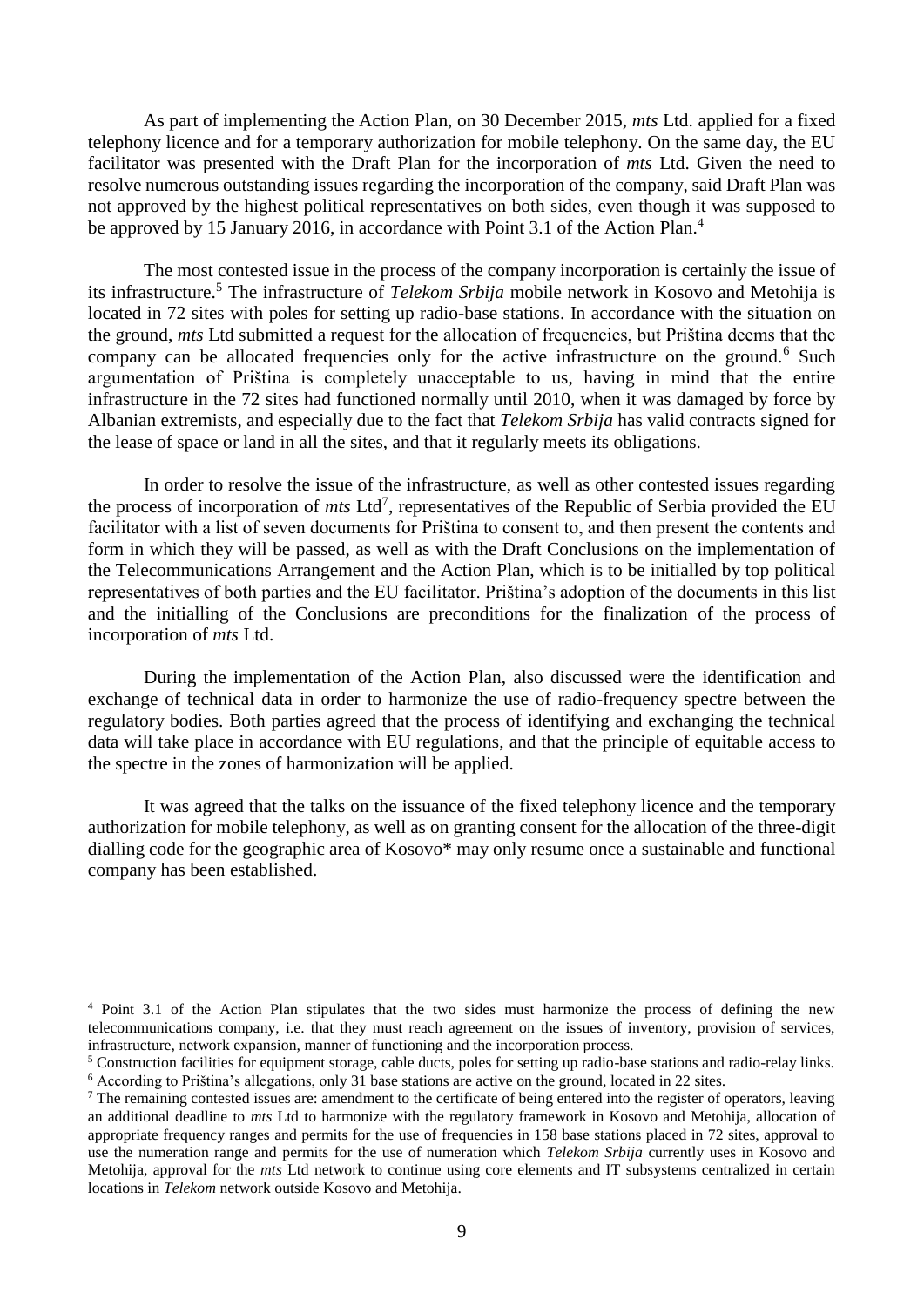#### <span id="page-11-0"></span>**6. European integration**

Chapter 35 entitled *Other Issues* and pertaining to the full normalization of relations with Priština, was opened at an Intergovernmental Conference in Brussels on 14 December 2015. This is the first chapter opened in the process of negotiations on the accession of the Republic of Serbia to the European Union.

The main recommendation given to the Republic of Serbia when Chapter 35 was opened was to continue to implement the agreements reached on 25 August 2015 and in April 2013, and to remain involved in the process of reaching new agreements, with the aim to fully normalize the relations between Belgrade and Priština. During the process of accession to the EU, Serbia is expected to be continuously committed to a visible and sustainable improvement of relations with Priština.

Chapter 35 contains interim benchmarks for each area, which the Republic of Serbia must meet in the process of EU accession. The interim benchmarks are defined in accordance with the current state of affairs in the Dialogue. This further means that it is almost certain that, to reflect the progress made in the Belgrade-Priština Dialogue, the Republic of Serbia will be presented with new benchmarks, introducing new obligations.

The interim benchmarks are divided into three groups: the first group covers the implementation of the First Agreement and the Implementation Plan, as well as the Agreements on Energy and on Telecommunications; the second group pertains to the implementation of technical agreements reached in 2011 and 2012; the third group refers to future agreements and progress in the normalization of the relations.

The European Commission and the High Representative of the EU will monitor the process of meeting the interim benchmarks and will report thereon twice a year. The EC (or a third EU member state) may recommend suspending a decision on opening and closing of any chapters in the negotiations if progress in the normalization of relations between Belgrade and Priština falls behind due to failure of representatives of the Republic of Serbia to honour their obligations.

# <span id="page-11-1"></span>**D) Obligations stemming from Technical Agreements**

# <span id="page-11-2"></span>**1. Cadastre**

1

With respect to the implementation of the 2011 Agreement on Cadastre, in the previous period the Republic of Serbia discharged its obligations regarding the digitization of cadastral records removed from Kosovo and Metohija in 1999<sup>8</sup>.

On the other hand, the issue of establishing the bodies envisaged by the Agreement which are to compare cadastral records and adjudicate in disputable cases<sup>9</sup> has been discussed in Brussels on several occasions, but no visible progress has been made.

<sup>8</sup> Within the EU-funded project *Exchange of Cadastral Records between Belgrade and Priština,* the total of 3,765,830 images were scanned from October 2013 to March 2016.

<sup>&</sup>lt;sup>9</sup> The Agreement provides for the establishment of the following bodies:

<sup>1.</sup> Technical Agency envisaged by Point 2 of the Agreement, whose members are to be selected by the EU with the consent of both parties, and which is to be in charge of comparison of cadastral records;

<sup>2.</sup> The Tripartite Implementation Group, as envisaged by Point 2 of the Agreement, whose role is to oversee the operation of the Technical Agency and which is to involve, under the Agreement, cadastral experts from both sides, headed by the EU;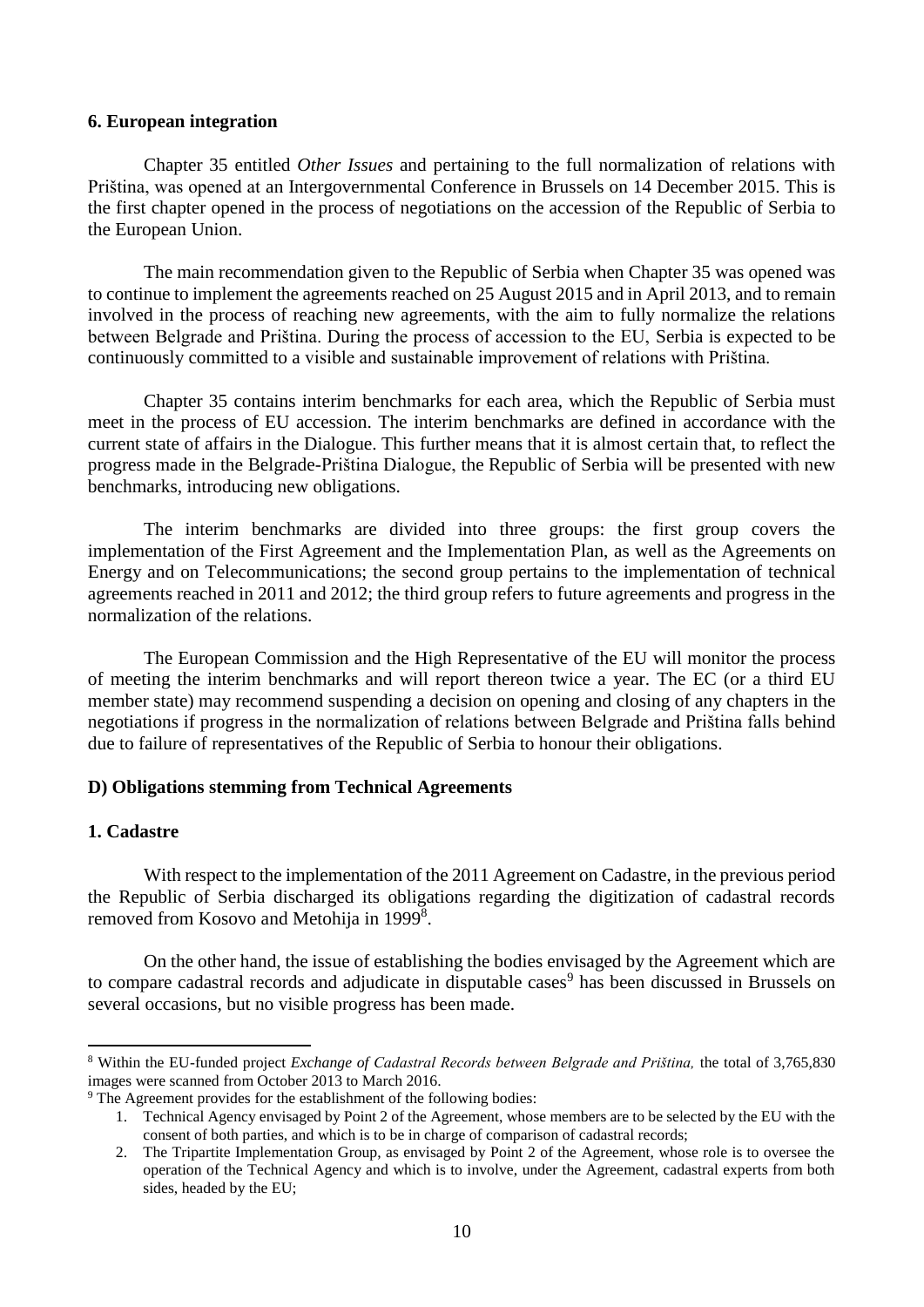The Serbian party has been very constructive in finding appropriate solutions to enable the implementation of the Agreement. With that aim, cadastral records from Kosovo and Metohija have been analyzed in detail, and in line with that analysis, a comprehensive proposal of the structure and method of operation of the bodies has been prepared, in full compliance with the provisions of the Agreement. The main requirements of the Serbian party are that all the bodies envisaged by the Agreement remain outside Priština's legal system, as well as that the Serbs take equal part in deciding on every case considered before those bodies.

As opposed to that, the representatives of Priština showed a lack of willingness to implement the Agreement reached, explaining that it is an internal issue of theirs and that all the bodies envisaged by the Agreement must function in line with 'Kosovo' laws. Accordingly, a new version of the Draft Law on Property Verification and Comparison has been prepared in collaboration with EU representatives, which is supposed to enable the implementation of the Agreement. The representatives of Belgrade, the Serbian community in Kosovo and Metohija and associations of internally displaced persons have not been involved in the preparation of the Draft, even though the said Law is of vital importance to solving the issue of property of the Serbian people in Kosovo and Metohija.

The said Draft Law is unacceptable to us since its provisions are in every way contrary to the Agreement on Cadastre. For that reason, we will continue insisting on finding a comprehensive solution in line with the Agreement, involving equally the representatives of Belgrade, Priština and the EU.

# <span id="page-12-0"></span>**2. Civil registry books**

The Republic of Serbia fully discharged its obligations stemming from the Agreement on Civil Registry Books.

#### <span id="page-12-1"></span>**3. Customs stamp**

The Agreement on Customs Stamp is fully implemented. Solutions specified under this Agreement are used in all documents related to the movement of goods (veterinary certificates, phytosanitary certificates, etc.).

# <span id="page-12-2"></span>**4. University diplomas**

1

In the previous period, the implementation of the 2011 Agreement on the Recognition of University Diplomas was one of the main themes of the Dialogue between Belgrade and Priština.

<sup>3.</sup> The first instance in the adjudication mechanism, i.e. the Commission consisting of international and Kosovo cadastral and property experts, most of which are to be appointed by the Special Representative of the EU, taking into account the interests of all concerned communities. In line with Point 4 of the Agreement, the said Commission decides on the correct cadastral record, in case where the comparison shows records not to be the same;

<sup>4.</sup> Special Panel within the Kosovo Supreme Court which is to consist mostly of international judges and which is to act as the second-instance mechanism on the appeal of interested persons against the decisions of the Commission (first-instance decisions).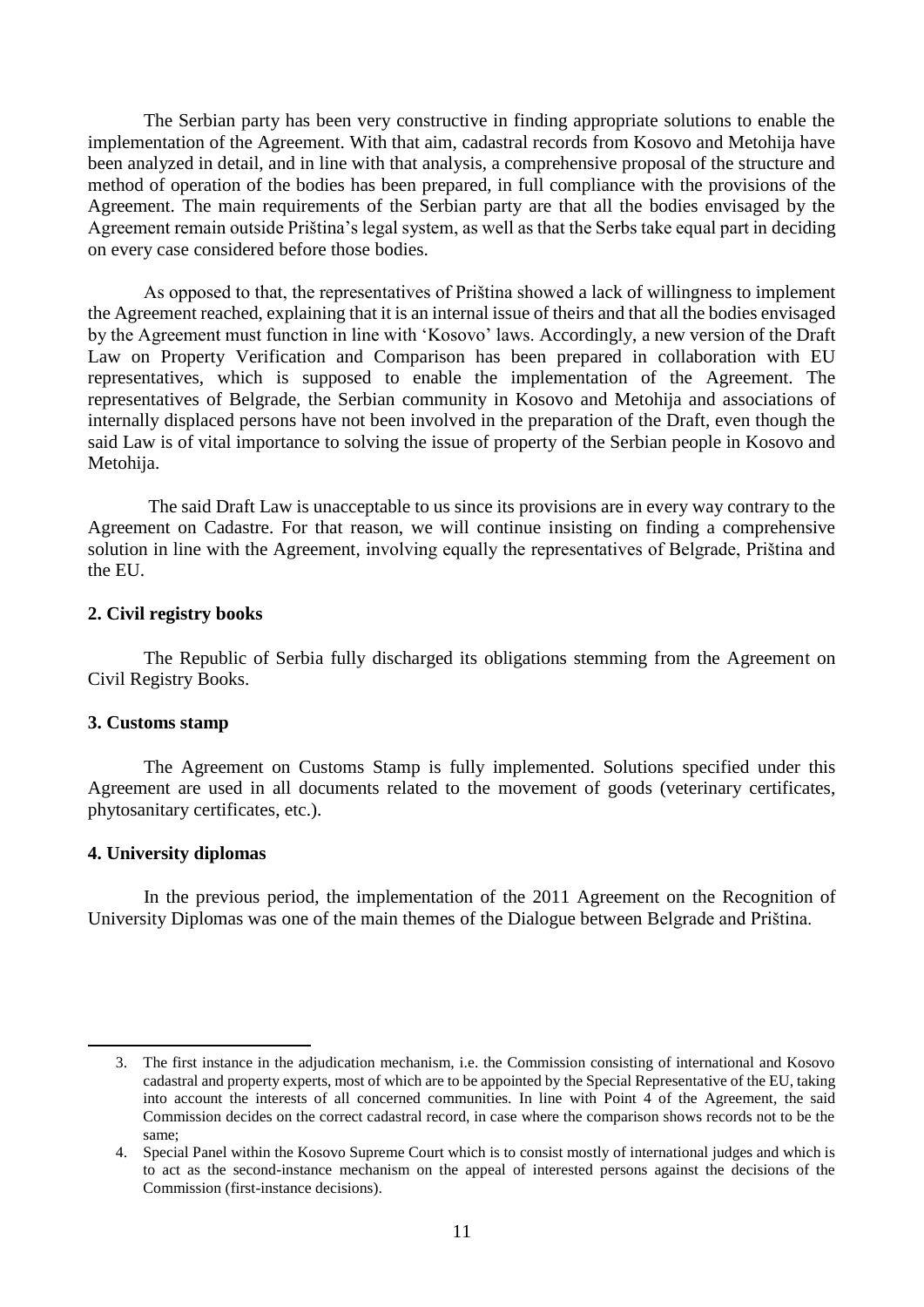The standstill in the implementation of the Agreement was caused due to Priština's refusal to implement the Agreement<sup>10</sup> and termination of the Implementation Partner's<sup>11</sup> operations.

In order to overcome the said problems, on 21 January 2016 the wording of the Conclusions on Mutual Diploma Recognition based on the Agreement on Mutual Diploma Recognition (the Conclusions) was agreed.

The Conclusions provided for the continued implementation of the 2011 Agreement. In addition to the recognition of university diplomas, the Conclusions provided for the recognition of primary and secondary school diplomas, and the deadlines to act upon those requests. It was agreed that a new Implementation Partner be engaged via which recognition requests shall be submitted. Further, it was envisaged that the parties exchange lists of accredited university study programmes, information on the procedures for the recognition of higher education documents, as well as primary and secondary school diplomas. The implementation of the Agreement should be monitored by the Tripartite Implementation Group, comprising the representatives of Belgrade, Priština and the EU.

After reaching the Agreement, the parties exchanged all the necessary information regarding the procedures for the recognition of diplomas and accredited university programmes. It was agreed that the competent ministries of each party decide on the previously submitted requests for the recognition of diplomas certified by the European University Association (EUA), as well as to start receiving new requests as of 4 April 2016. To that end, the Ministry of Education, Science and Technological Development created a special e-mail address for the submission of recognition requests by the appointment of a new Implementation Partner. Until then, a body should be established which would be in charge of certifying primary and secondary school diplomas. Apart from that, the competencies of the Tripartite Implementation Group (TIG) were defined. It is to monitor the implementation of the Agreement on Diplomas and the Conclusions.<sup>12</sup>

It should be underlined that the issue of recognition of diplomas issued by the University of Priština, temporarily seated in Kosovska Mitrovica, is still pending. Namely, Priština states that the Agreement and the Conclusions shall not apply to the diplomas of the said University, even though it is accredited within the educational system of the Republic of Serbia. It is of utmost importance for us to have this issue resolved, given that it mostly affects the Serbian population in Kosovo and Metohija.<sup>13</sup>

-

 $10$  Since the entry into force of the Agreement, 28 recognition requests with the EUA certificate have been granted by the institutions of the Republic of Serbia. By contrast, Priština has not recognized any of the 13 submitted requests for the recognition of diplomas issued by the accredited universities in the Republic of Serbia and certified by the EUA, despite being bound by the Agreement to do so.

<sup>&</sup>lt;sup>11</sup> In order to facilitate the implementation of this agreement, the EU contracted NGO *Spark* in February 2012, and requests for the issuance of EAU certificates were submitted via this NGO. In July 2014, *Spark*'s mandate expired.

 $12$  Competent Ministries of each party as well as the Implementation Partner shall report regularly to TIG on the number of submitted, accepted and rejected recognition requests, as well as the reasons for their rejection. TIG shall also be entitled to ask for information on disputable cases and suggest measures for resolving potential disputes regarding the implementation of the Agreement and the Conclusions.

<sup>&</sup>lt;sup>13</sup> With the intention of legally regulating this issue, in late December 2015 Priština adopted the Rules of Procedure which treat the University of Priština temporarily seated in Kosovska Mitrovica as part of their education system (under the name the University of Mitrovica North), and which is to enable the recognition of diplomas of this University for the purpose of gaining employment in public institutions of the PISG in Priština. The Rules of Procedure have numerous shortcomings since they limit the submission of requests to the period of the following year, and contain other limitations such as the requirement that the applicant must have the citizenship of Kosovo\* and that the subject diploma must be issued after 2001.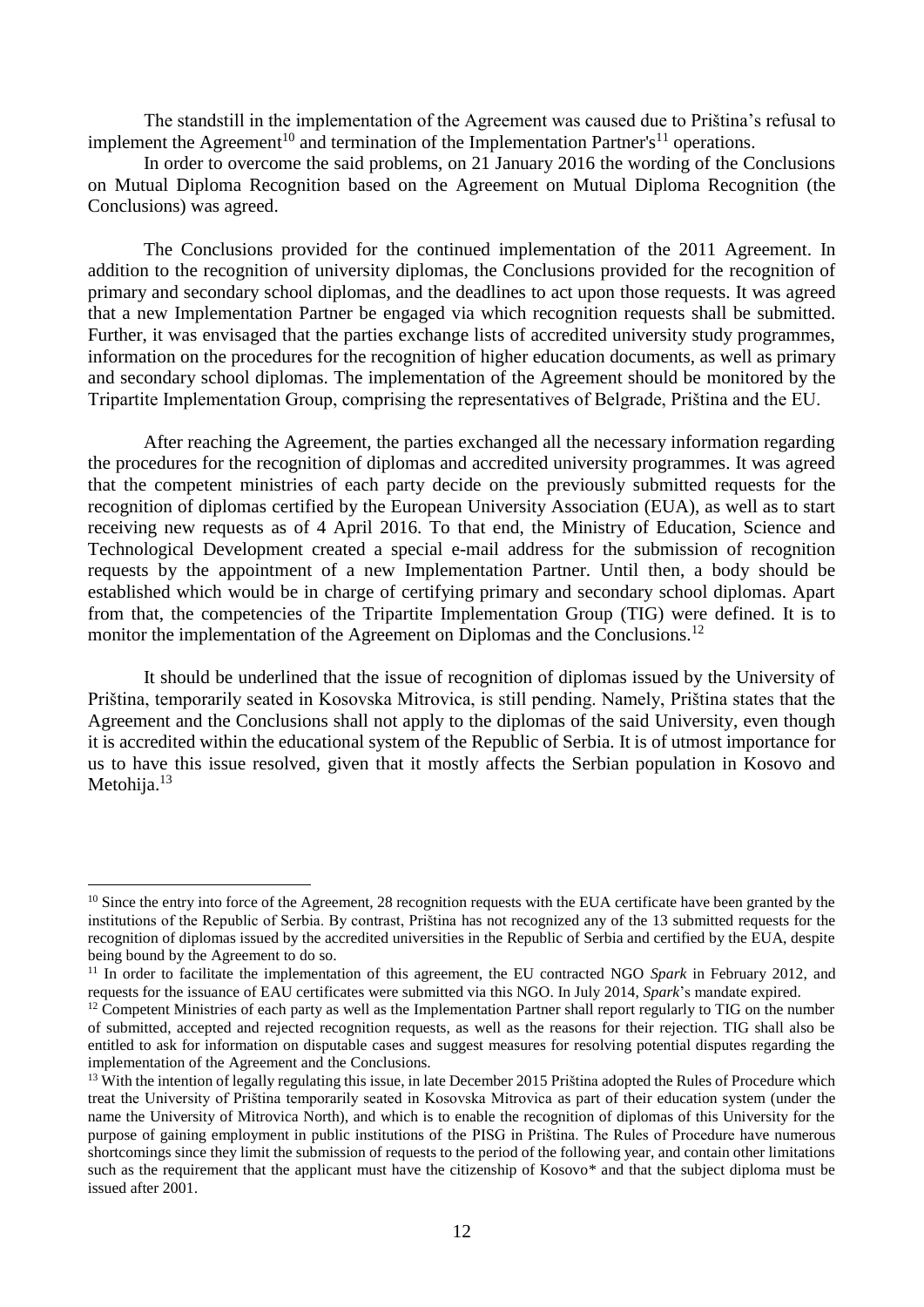<span id="page-14-0"></span>The implementation of the Agreement and the Conclusions is expected to finally begin upon the designation of the Implementation Partner, which is anticipated in May.<sup>14</sup> **5. Freedom of movement**

In the previous period, the freedom of movement regime was followed in line with the Agreement on Freedom of Movement.

The Agreement is still applied at 6 common crossing points and the following border crossings: Preševo, Gradina, Batrovci, Šid, Kelebija, Horgoš, Belgrade Airport and Niš Airport.

Priština requested that our party enable unhindered movement for the vehicles with RKS licence plates in central Serbia, i.e. that those licence plates are not replaced by "PROBA" plates upon crossing the administrative boundary line. In addition, Priština requested that the use of personal documents issued by the "Republic of Kosovo" be allowed upon crossing the administrative boundary line. We explicitly rejected the said requests of Priština since they are contrary to the Constitution and legislation of the Republic of Serbia.<sup>15</sup>

In addition, Priština constantly requests that the Republic of Serbia stop issuing licence plates for vehicles from Kosovo and Metohija, which is done by police departments temporarily relocated from Kosovo and Metohija to central Serbia. We insist that this issue be discussed in the upcoming period, alongside with the issue of extending the validity of "KS" licence plates, which, pursuant to the Agreement, expire in November 2016.<sup>16</sup>

In the previous period, one of the pressing issues was the issue of re-registration of 2,000 vehicles owned by the Serbs in the Kosovo Morava Basin Region and bearing provisional "RP" licence plates. Even though it was agreed at the high-level meeting in January 2016 that Priština should re-register these vehicles to "KS" plates without delay, it has not been done yet.

With respect to the abuse of the freedom of movement right, the reporting period saw a drastic reduction in the number of persons from Kosovo and Metohija trying to illegally cross the state border, so as to enter the countries of the European Union. During 2015, a total of 2,080 persons from the Autonomous Province of Kosovo and Metohija were prevented from crossing the border of the Republic of Serbia illegally, while in the period from 1 January to 31 March 2016 a total of 78 persons were prevented. In the period from 1 October to 31 March 2016, criminal charges were brought against three persons from the AP of Kosovo and Metohija for "unauthorized state border crossing and human trafficking".

On the basis of the Agreement signed between the Republic of Serbia and the Republic of Hungary on 22 October 2015, 26 persons from Kosovo and Metohija have been transferred.

1

<sup>&</sup>lt;sup>14</sup> With a view to harmonising the existing regulations to the provisions of the Conclusions, the Government of the Republic of Serbia adopted the Regulation to Amend the Regulation on the Special Method of Recognition of Higher Education Documents and Valuation of Study Programmes of the Universities in the Territory of the Autonomous Province of Kosovo and Metohija Operating in accordance with the United Nations Security Council Resolution 1244 (*Official Gazette of the Republic of Serbia*, No. 16/2016).

 $15$  The introduction of a "sticker regime" was suggested as a possible solution (a sticker that would cover status symbols on licence plates) or the introduction of trial licence plates by Priština for vehicles with licence plates of the Republic of Serbia (as a form of reciprocal measures).

<sup>&</sup>lt;sup>16</sup> Our request is that the validity of these plates be extended for a period of at least 5 years, or for an indefinite period, if possible.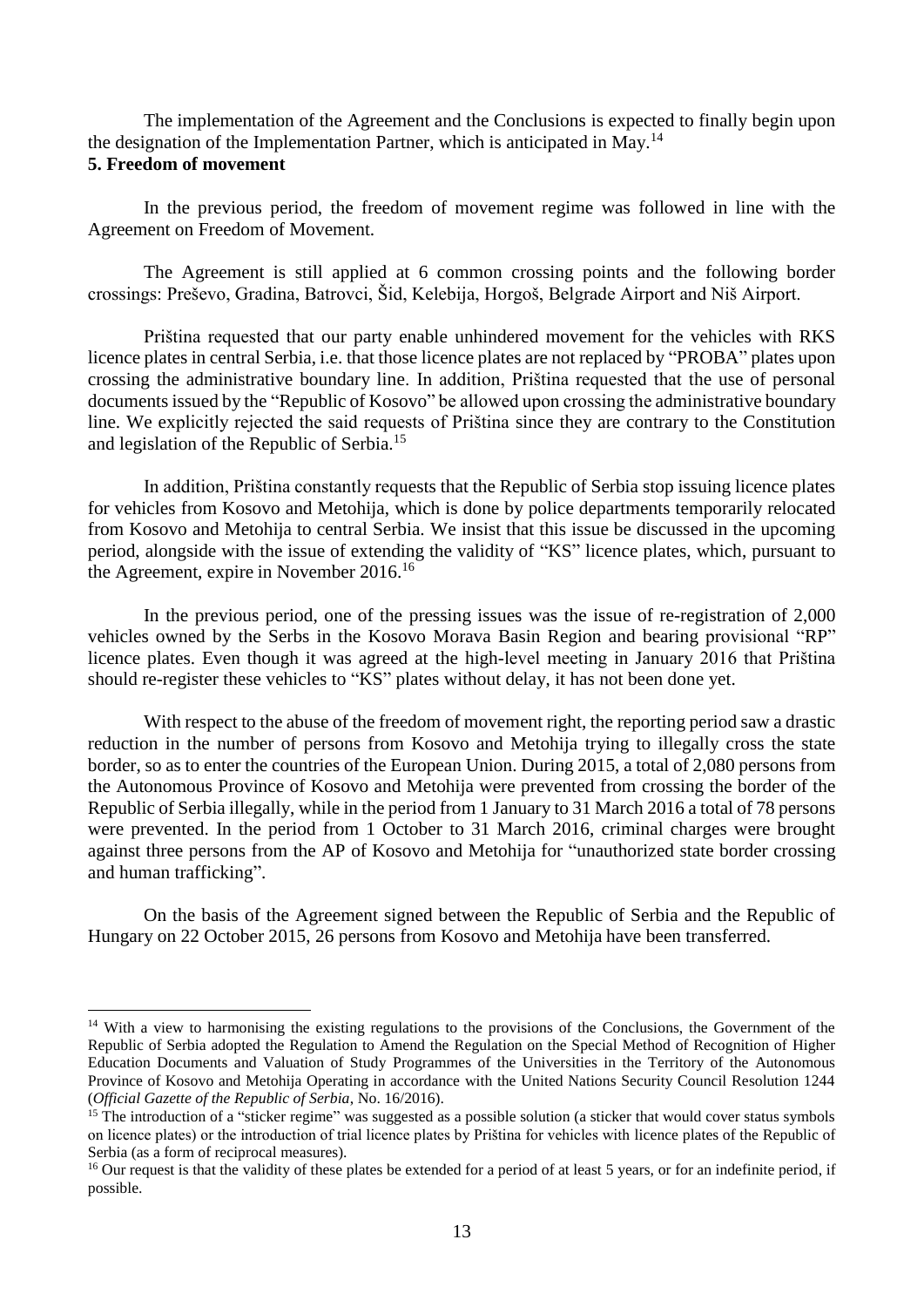It is important to mention that Priština constantly requests that the Republic of Serbia stop issuing ID cards in police departments of the Ministry of the Interior temporarily relocated from Kosovo and Metohija to central Serbia. Even though this issue is not regulated by any of the agreements reached in the course of the dialogue, Priština attempts to classify this issue under the Agreement on Freedom of Movement, which our party explicitly refused. In the previous period, Priština prohibited persons with these ID cards from crossing the administrative boundary line without any justification and legal grounds on two occasions, and the problem was solved only with the facilitation of the EU, by agreeing not to take any unilateral action on this issue.

#### <span id="page-15-0"></span>**6. Regional representation**

1

Pursuant to the Agreement on Regional Representation (the Agreement), the Republic of Serbia has been making a continuous effort to intensify all forms of regional cooperation, which is conducive to the stability of the region. In the past period, the representatives of the PISG in Priština were enabled to participate in numerous regional conferences and forums.<sup>17</sup>

With respect to that, it should be noted that the Agreement on the Establishment of the Western Balkans Fund was signed on 13 November 2015, with the participation of the representatives of the Republic of Serbia and the representatives of the PISG in Pristina.<sup>18</sup> The purpose of this fund is to finance projects and programmes aimed at promoting regional cooperation.

In addition, the representatives of Belgrade and Priština jointly attended numerous meetings of regional initiatives and organizations. Some of them include: the meeting of the Board of the Regional Cooperation Council on 15 October 2015; the meeting of Political Directors of the South-East European Cooperation Process in Sarajevo on 23 November 2015; MARRI Committee meeting in Danilovgrad on 10 December 2015; the meeting of Political Directors of the South-East European Cooperation Process in Sofia on 1 February 2016; the Informal Meeting of the Ministers of Foreign Affairs of the South-East European Cooperation Process in Sofia on 2 February 2016; the meeting of Ministers of Foreign Affairs of the Western Balkans Six in Drač from 30 to 31 March 2016.

A particularly important aspect of regional cooperation is the participation of the PISG in Priština in the meetings of organizations in the area of security. The most important ones include meetings within RACVIAC, the Meeting of Political Directors of the Ministries of Defence of Western Balkans in Dubrovnik on 22 October 2015, the Meeting of Ministers of Defence of the American-Adriatic Charter (A-5) in Mostar from 9 to 10 December 2015, the Meeting of the Ministers of Defence of the South-East European Cooperation Process and the NATO School Annual Planning Conference in Oberammergau (the Republic of Germany) on 17 February 2016.

The Republic of Serbia will continue to advocate adherence to the provisions of the Agreement and further promotion of regional cooperation in the following period, as well.

<sup>&</sup>lt;sup>17</sup> In accordance with the Agreement on Regional Representation, the designation "Kosovo\*" is used within the framework of regional cooperation for representatives of the PISG in Priština with a footnote which reads, "This designation is without prejudice to positions on status, and is in line with UN Security Council Resolution 1244 and the Opinion of the International Court of Justice on the Kosovo Declaration of Independence".

 $18$ <sup>18</sup> The idea for the establishment of this fund was generated at the Annual Meeting of Ministers of Foreign Affairs of the Višegrad Group and Ministers of Foreign Affairs of Western Balkans of 13 November 2015. The Western Balkans Fund has a founding budget of EUR 800,000 and the funds will be used to finance projects and programmes in different fields. States, NGOs, students and experts in the region will be eligible to apply for these funds.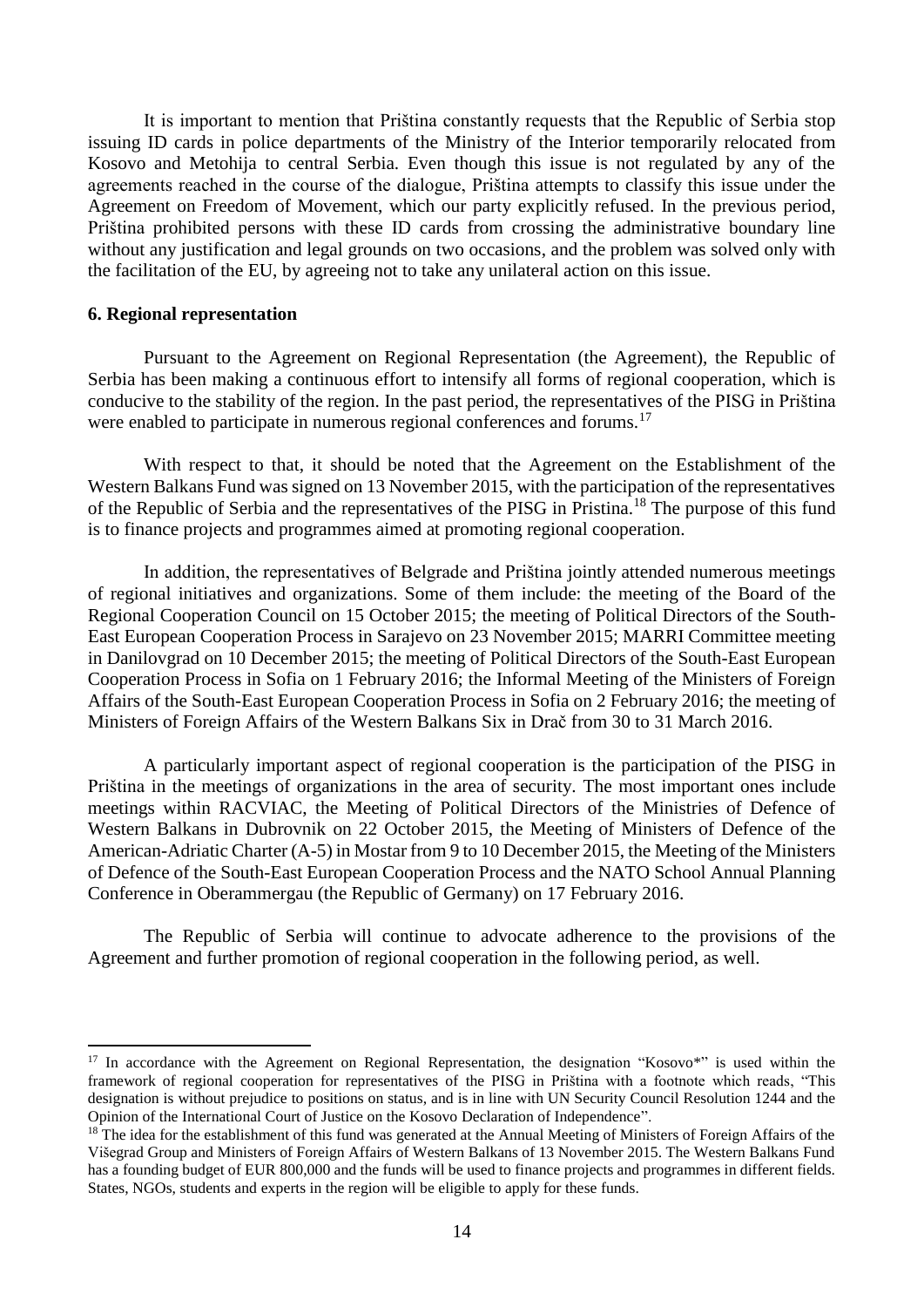# <span id="page-16-0"></span>**7. Integrated Boundary Management (IBM)**

The Republic of Serbia fully observes the agreed Conclusions on the IBM and the Technical Protocol on the Implementation of IBM.

The functioning of all six common crossing points (CCPs) is successful. The Republic of Serbia takes all the necessary measures to enable functioning of all crossing points and increase the efficiency of associated services.

In the past period, a central-level meeting was held in Belgrade on 27 November 2015 to discuss various issues regarding the implementation of the Agreement on IBM. It was concluded that numerous procedures envisaged by the Technical Protocol on the Implementation of IBM had been improved and that it was necessary to continue the activities to that aim.

In addition, an IBM Implementation Group meeting was held in Brussels on 7 and 8 March 2016. The meeting discussed various issues of interest to both parties. It was concluded that all contentious issues discussed at the previous IBM Implementation Group meeting<sup>19</sup> were successfully settled. The issues are as follows:

- **-** The schedule of local and regional meetings was altered, with the consent of both parties;
- **-** The electronic correspondence between the Customs Administration of the Republic of Serbia and the so-called Kosovo Customs was simplified and is now done via the EU IBM Facilitation Office, without the mediation of the Ministry of Interior of the Republic of Serbia;
- **-** Full implementation of the SEED system started, enabling systematic electronic exchange of data between the Customs Administration of the Republic of Serbia and the so-called Kosovo Customs for all kinds of goods transferred across the administrative boundary line;
- **-** After receiving an official confirmation from the EU of the amendment of Mutual Legal Assistance Procedures, the Ministry of Justice of the Republic of Serbia continued to handle these cases;
- **-** Certificate of Pharmaceutical Product (CPP) was agreed. In December, competent institutions in Priština issued medicine manufacturers with the first registration decisions on medicine marketing in Kosovo and Metohija;
- **-** As of 21 September 2015, the Republic of Serbia started issuing entry/exit documents and temporary "PROBA" licence plates valid for 60 days and allowing multiple crossings at CCPs;
- **-** Customs officers of both parties at the Mutivode CCP work seven days a week from 08:00 to 20:00 hours;
- **-** Veterinary certificates for livestock were agreed.<sup>20</sup> Milk and dairy product certificates and certificates for products of animal origin are being agreed;
- **-** The agreed phytosanitary certificate is successfully implemented at all administrative crossing points where commercial transport takes place.<sup>21</sup>

In addition, the aforementioned meeting discussed the establishment of new administrative crossing points Rajetići/Izvor and Kapija/Vrapce<sup>22</sup> and the expansion and reconstruction of the existing administrative crossing points. It was concluded that certain procedural reasons delayed associated activities, but that both parties made effort to meet the agreed deadlines.

**.** 

<sup>&</sup>lt;sup>19</sup> The previous IBM Implementation Group Meeting was held in Brussels on 21 May 2015.

<sup>&</sup>lt;sup>20</sup> Certificates for livestock (apart from certificates for breeding cattle) became effective on 1 March 2016.

<sup>&</sup>lt;sup>21</sup> Commercial transport takes place at the following crossing points: Rudnica/Jarinje, Merdare and Končulj/Bela Zemlja.

<sup>&</sup>lt;sup>22</sup> Construction of the said administrative crossing points was agreed at the previous IMB Implementation Group meeting.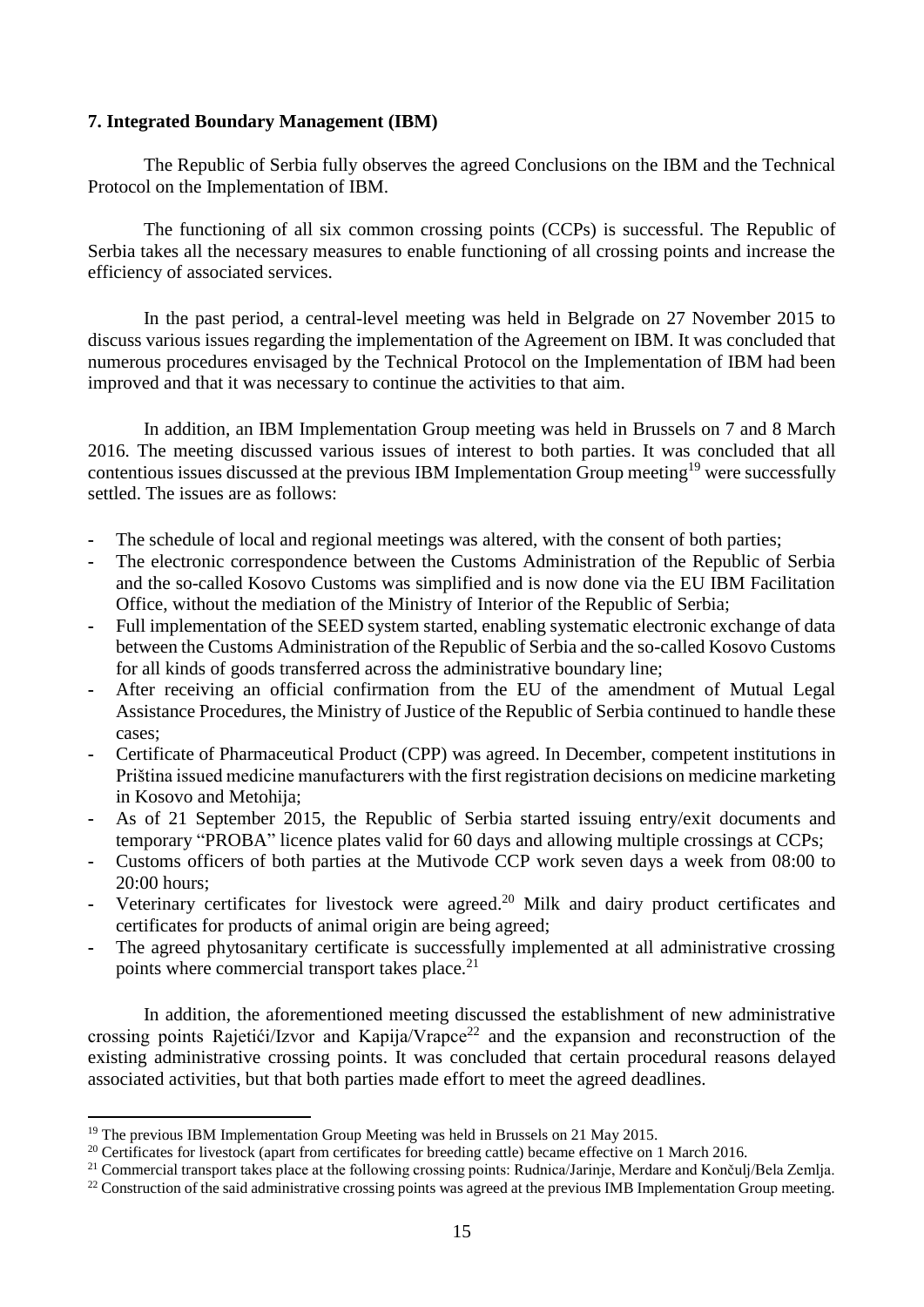### <span id="page-17-0"></span>**8. Official visits and Liaison Officers**

In line with the Agreement on Official Visits, 101 visits of Serbian officials to Kosovo and Metohija were successfully conducted in the course of the reporting period, despite frequent obstructions by Priština.

With a view to furthering the process of normalization of relations and more relaxed organization and conduct of official visits, it was agreed on 15 October 2015 to extend the Agreement by including a special provision enabling regular and simplified visit regime for one official of each party, for whom the parties will provide logistical information only in order to facilitate the preparation of the visits. It was agreed to conduct the visits of these officials in a way that would further the process of normalization of relations or contribute to the overall work in the context of the EU facilitated dialogue.

Despite the agreement reached, Priština repeatedly violated the said provision on simplified regime of visits of Serbian officials, without providing any explanations. In order to resolve the said problem, representatives of the Republic of Serbia constantly insist on European facilitators taking necessary measures so that Priština would meet the obligations it assumed.

On the other hand, the system established in terms of the exchange of Liaison Officers functions successfully. Liaison Officers maintain good cooperation, both mutually and with the institutions and international missions in Belgrade and Priština.

In order to solve everyday problems of citizens, the Liaison Officer is in constant communication with representatives of EULEX, Provisional Institutions of Self-Government in Priština, and missions of other countries in the AP of Kosovo and Metohija.

The Liaison Officer has spoken to representatives of EULEX on several occasions regarding the detention of the Serbs by order of EULEX Prosecutor's Office, and he was also engaged in providing necessary assistance to Oliver Ivanović and Dragoljub Delibašić during the court proceedings instituted against them in Kosovo and Metohija.

It should be added that the Liaison Officer, in cooperation with other state authorities, took necessary measures in the case of unlawful detention of employees of PC *Šar Planina National Park*, which resulted in releasing the persons from detention.

Furthermore, the Liaison Officer was in constant communication with representatives of foreign missions in the AP of Kosovo and Metohija in October and November 2015, discussing the issue of Kosovo\* request for UNESCO membership.

The Liaison Officer also participates in the organization of the parliamentary election in Kosovo and Metohija on 24 April 2016 by being in constant communication both with the Provisional Institutions of Self-Government in Priština and the OSCE Mission in Kosovo and Metohija.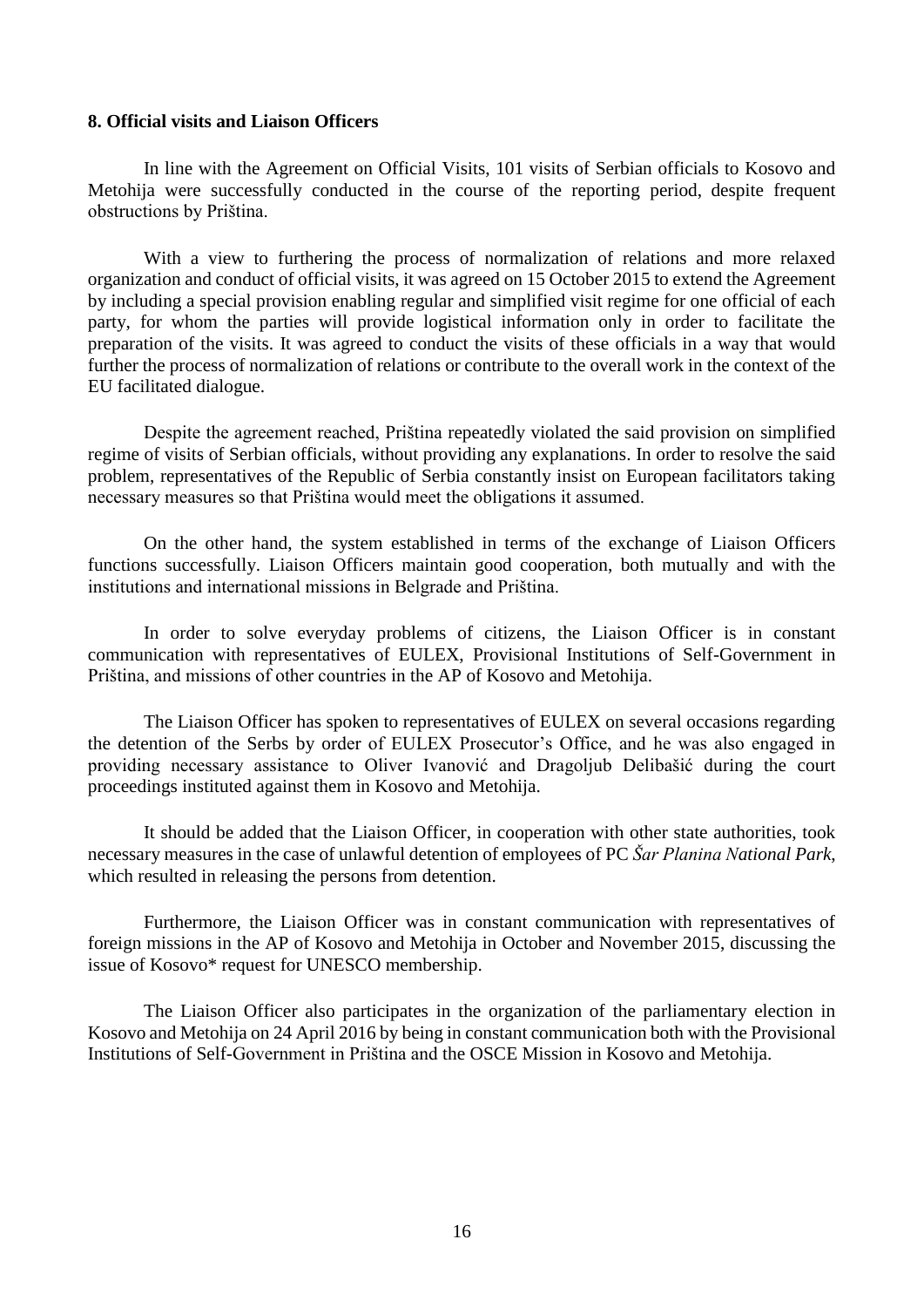#### <span id="page-18-0"></span>**E) Other topics**

#### <span id="page-18-1"></span>**1. Collection of customs duties**

The Republic of Serbia discharges all assumed obligations and collects all duties in accordance with the Agreement on Customs.

#### <span id="page-18-2"></span>**2. Development Fund for Northern Kosovo**

During the reporting period, there was progress in terms of allocation of funds in the Development Fund for Northern Kosovo and Metohija. Since October 2015, the northern municipalities mostly populated by the Serbs have been allocated over EUR 4.4 million from the Fund on two occasions. The municipality of Mitrovica North was awarded around EUR 1.3 million out of this amount, the municipality of Leposavić around EUR 1.1 million, the municipality of Zubin Potok around EUR 1 million and the municipality of Zvečan EUR 950,000.<sup>23</sup>

It is expected that the funds raised will continue to be allocated in the following period with a view to supporting social and economic activities in the four municipalities in the north of Kosovo and Metohija.

# <span id="page-18-3"></span>**3. Vehicle insurance**

1

The Memorandum of Understanding on vehicle insurance has been implemented since 23 June 2015. 24

Numerous problems arose in the reporting period concerning the implementation of the Memorandum. The Association of Serbian Insurers (UOS) showed outstanding cooperativeness as regards solving all problems within their responsibility, whereas solutions to most problems concerning direct violation of the Memorandum by the Kosovo Insurance Bureau (KIB) have still not been found.<sup>25</sup>

The greatest problem are still the claims that UOS made on behalf of its members for the nomination of correspondents for the analysis, handling of claims, and payment of compensation in Kosovo and Metohija. The claims were dismissed on the pretext that KIB disposes of sufficient resources and that it would handle all the claims itself. This refusal on the part of KIB constitutes a direct violation of the provisions of the Memorandum (Section V, Point 3), stipulating that each party shall be entitled to independently request correspondent nomination, while the other party shall accept the request automatically.<sup>26</sup> This prevents insurance companies of both parties from establishing direct cooperation and protecting their interests. Despite the fact that the problem was brought to the attention of both European facilitators and representatives of the Council of Bureaux on several occasions, an appropriate solution has still not been reached.

 $^{23}$  A total of approximately EUR 8.3 million has been collected in the Fund to date, and approximately EUR 6.6 million has been allocated to the municipalities so far.

 $24$  The Memorandum provides for mutual recognition of insurance policies for all vehicles entering central Serbia from Kosovo and Metohija and vice versa. The Memorandum was concluded between the Association of Serbian Insurers (UOS) and the Kosovo Insurance Bureau (KIB), and became effective on 12 August 2015.

 $25$  The only problem overcome successfully concerns the use of inappropriate terms that are not status-neutral in compensation claims on the part of KIB ("Republic of Kosovo").

<sup>&</sup>lt;sup>26</sup> The request of *UNIQA Insurance* to nominate its subsidiary *Sigal UNIQA* as its correspondent in Kosovo and Metohija was rejected first. The request of *SAVA Insurance* to nominate its subsidiary *Illyria Life* as its correspondent in Kosovo and Metohija was rejected next.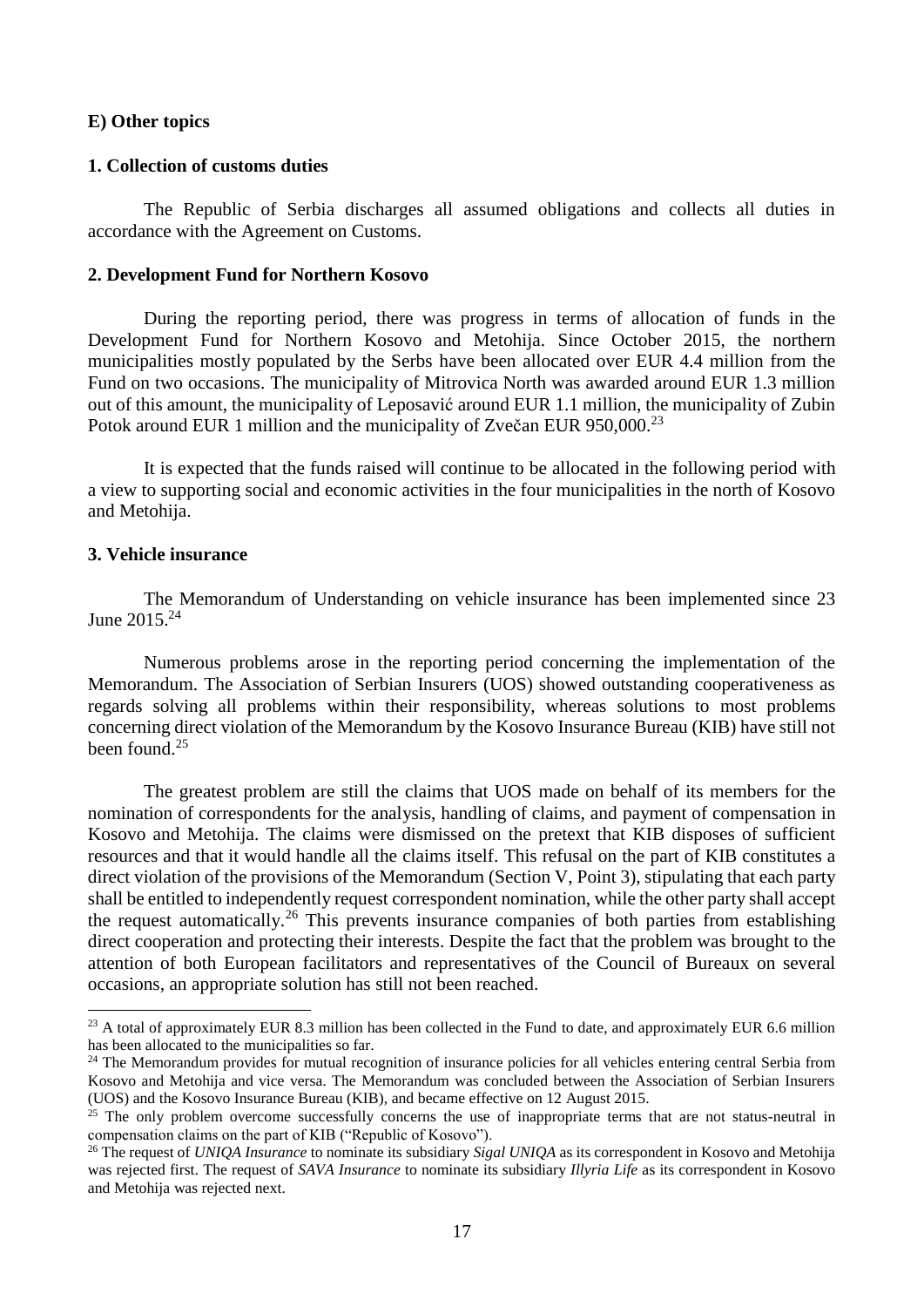In addition, KIB refused to reimburse a payment to *UNIQA Insurance* in March, also in breach of the provisions of the Memorandum, claiming that the official bank statement does not constitute valid evidence of payment effected. Such claims on the part of KIB are entirely groundless, in view of the fact that an official bank statement is considered credible evidence of payment of funds in the entire Green Card system.

It is important to emphasise that no conditions have been provided yet for the establishment of the insurance policy electronic verification system at the administrative boundary line, as provided for under the Memorandum, so policies are still only visually inspected.<sup>27</sup>

All current problems concerning the implementation of the Memorandum are expected to be overcome in the upcoming period.

### <span id="page-19-0"></span>**4. Free trade**

1

Free trade between Belgrade and Priština is conducted in accordance with the Central European Free Trade Agreement (CEFTA). Also vital for this area is the Customs Stamp Agreement and the Technical Protocol on the Implementation of the IBM, as part of which the Customs Agreement was reached, as well.

Concerning the trade with the Republic of Serbia, it should be noted that the Provisional Institutions of Self-Government in Priština continue to act in contravention of the provisions of the CEFTA.

Namely, the problem of inappropriate determination of the customs basis for the collection of duties for building material (thermal blocks) has not been solved yet. The so-called Kosovo Customs still refuse to set the customs basis against the transaction value, which considerably increases the price of products and reduces the competitiveness of Serbian goods. Despite the fact that repeated promises were made at CEFTA meetings that the problem of determining the customs basis would be solved, this has not happened to date.

Further, in contravention of the CEFTA and EU regulations and practice, Priština continues to insist that veterinary certificates for mixed products accompany the products containing not only plant ingredients but also animal ingredients in a certain (minimal) percentage. Representatives of the Republic of Serbia continue to oppose this request of Priština's, underscoring that the movement of these products does not need to be accompanied by any certificates, particularly because this only slows down the process of exchanging goods additionally and increases the cost of products.

The issue of transporting non-hazardous waste (paper, glass, scrap metal) is still present. With a view to finding an appropriate solution, the Ministry of Agriculture and Environmental Protection prepared Draft Procedures for the Movement of Waste from the Republic of Serbia outside the AP of Kosovo and Metohija to the AP of Kosovo and Metohija and vice versa, which is expected to be adopted in the following period.

Serbian economic operators and businesses from the north of Kosovo and Metohija are still facing numerous problems. Serbian economic operators cannot conduct trade in Kosovo and Metohija unless they are registered with Priština's competent institutions, and businesses from the north of Kosovo and Metohija cannot import products from Serbia to the north of Kosovo and Metohija unless

 $27$  The insurance policy electronic verification system would ensure a greater security in compensation of damage, and a reduced opportunity for vehicle smuggling.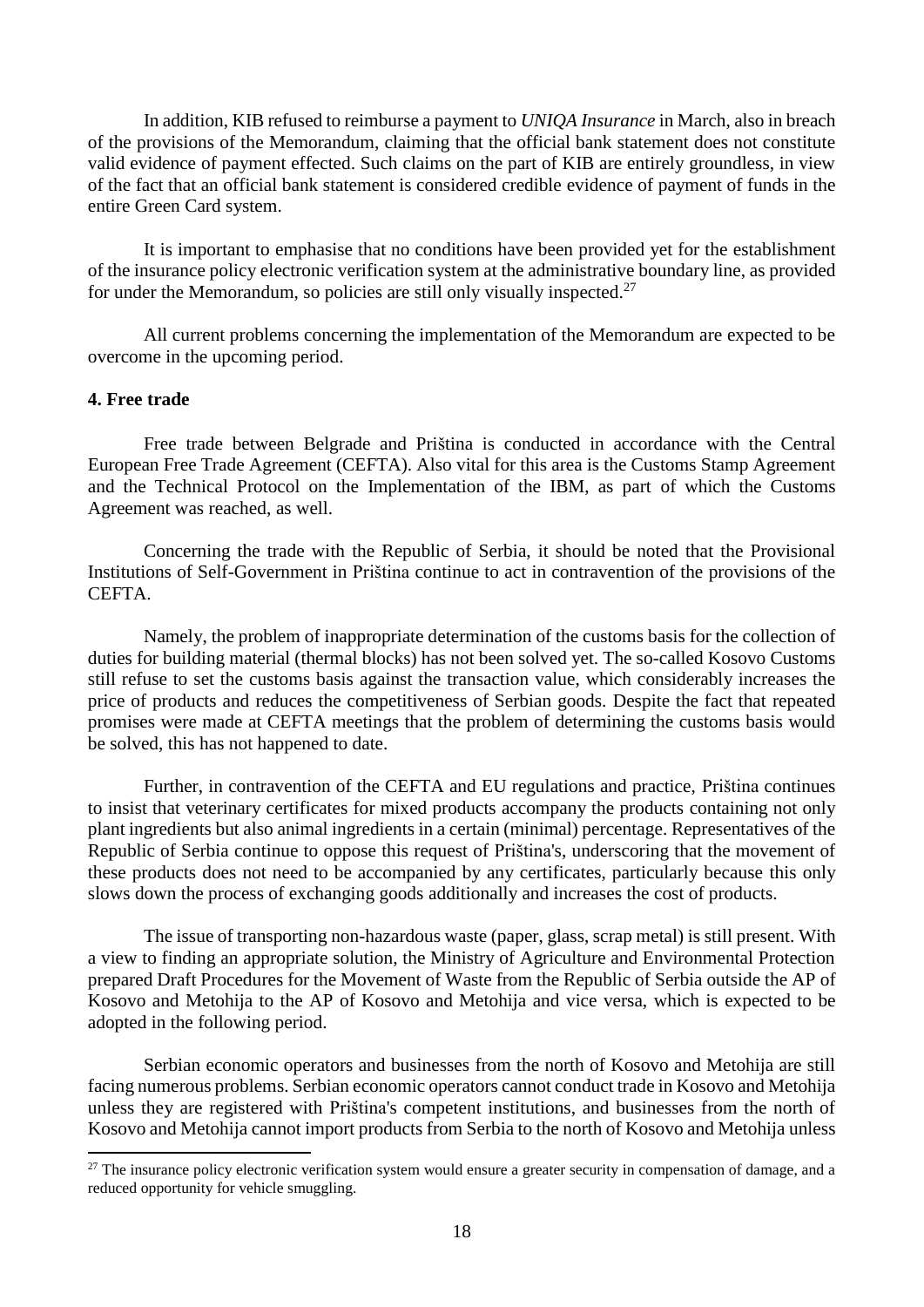they possess an appropriate licence. Moreover, entrepreneurs from the north of Kosovo and Metohija not registered with competent authorities may only sell their goods to end users (customers), given the fact that they are not part of the fiscal system of Kosovo\*.

#### <span id="page-20-0"></span>**5. Bridge and "Peace Park" in Kosovska Mitrovica**

The Conclusions of 25 August 2015 stipulated that the issue of demarcation between Mitrovica North and South in the area of Brđani and Suvi Do was to be settled by 10 October 2015 by relevant ministries and the two municipalities signing the Memorandum of Understanding on Municipal Development Plans (MoU), the municipal zoning maps and detailed regulatory plan. Only afterwards, by 15 October 2015, was it foreseen to start revitalising the bridge and making it fit for traffic. At the same time, Kralja Petra Street was to be reconstructed and turned into a pedestrian zone. The entire work was to be completed by the end of June 2016.

Shortly after the Conclusions were signed, problems arose about the demarcation between Mitrovica North and South in the area of Suvi Do. The maps to provide the basis for the demarcation of the municipalities turned out to be the main point of contention.<sup>28</sup>

During the reporting period, we insisted on the map issued by the Kosovo Cadastral Agency, according to which the Ibar River is the administrative boundary between the municipalities of Mitrovica North and South. Even though this is an official map of the PISG based on which the latest local elections in 2013 were held, Priština denied its validity, explaining this was a "mistake". This is why Priština requested that the municipalities be demarcated on the basis of the so-called Ahtisaari Maps.

Although no understanding was reached on the issue, a fence was placed on the northern and southern side of the bridge (on all 4 sides of the Peace Park) within the deadline set, on 17 October 2015, which marked a formal announcement of the beginning of its revitalisation. The beginning of work itself was postponed until 2016, once the demarcation of the municipalities has been agreed.

In the meantime, the Albanians resumed illegal construction work on 17 November notwithstanding the fact that the area of Brđani is undeniably in the territory of the municipality of Mitrovica North. By jeopardising the stability and security of the citizens in the north of Kosovo and Metohija, they resumed work without obtaining appropriate construction permits, which could only be issued by the municipality of Mitrovica North. It was by a decisive intervention with the Special Representative of the EU in Priština that we managed to avert an escalation, and the illegal work was then stopped.

The impasse in the implementation of the Conclusions concerns a delay in signing the MoU, which was to be the basis for the administrative demarcation between Mitrovica North and South in the area of Suvi Do. The crucial problem is that the two parties differ in construing provision 3.3 of the provincial Law on Administrative Municipal Boundaries (Law No. 03/L-041), which stipulates, "The boundary between the Municipality of North Mitrovica and Municipality of South Mitrovica shall be the line delineated upon the splitting of the cadastral zone of Suvi Do".<sup>29</sup> Since the Law specifies that Suvi Do is part of Mitrovica South, we insist on demarcation by dividing the cadastral

1

<sup>&</sup>lt;sup>28</sup> During this period, both parties agreed there were no problems about the demarcation in the area of Brđani as both maps show that the area belongs to the municipality of Mitrovica North.

 $29$  The Law details which cadastral zones are comprised in each municipality in Kosovo and Metohija. Accordingly, the Municipality of Mitrovica North comprises three cadastral zones: 1. Mitrovica North, 2. Gornji Suvi Do, and 3. Donji Suvi Do, while Mitrovica South comprises 40 cadastral zones, including Suvi Do.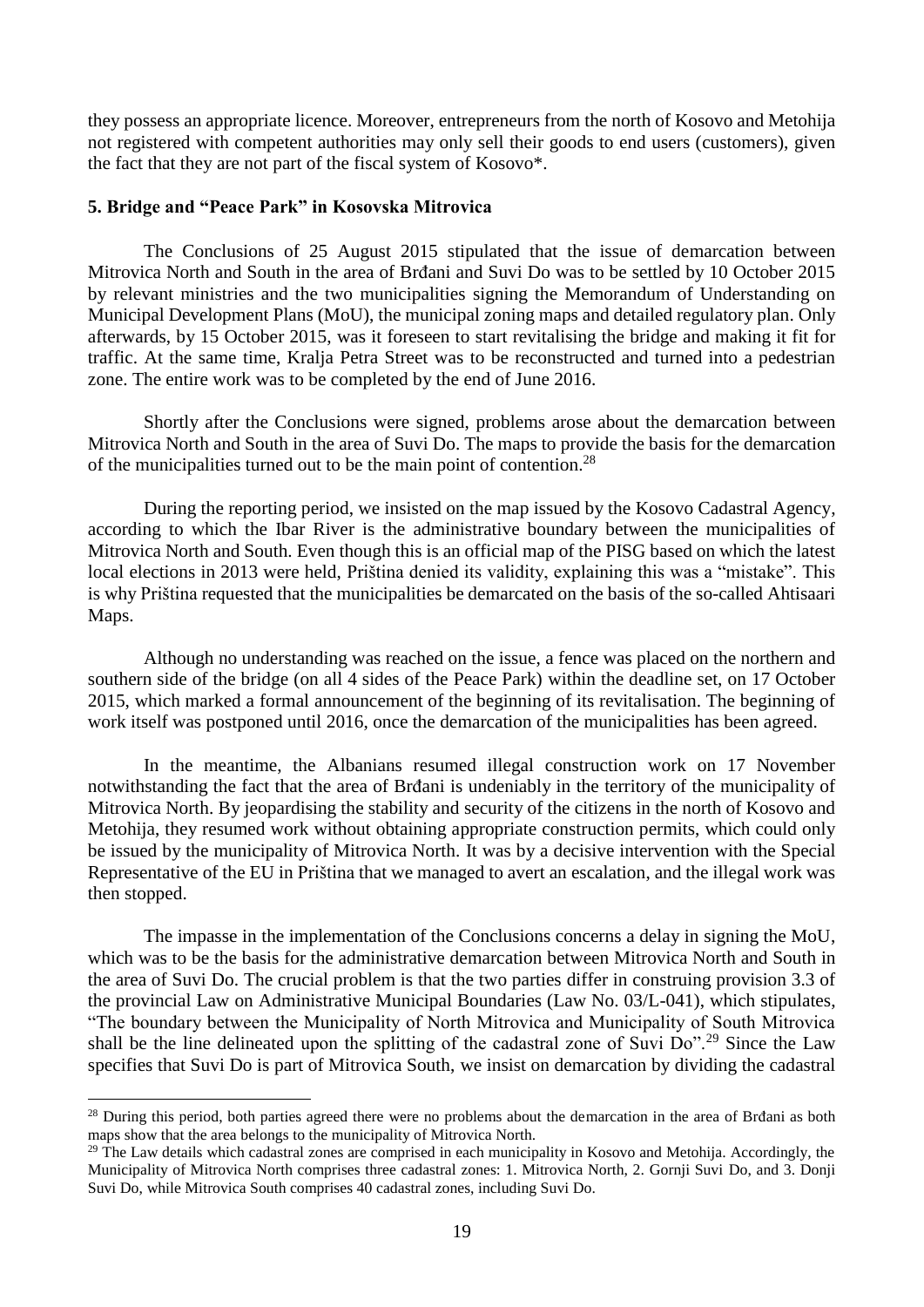zone to have the Albanian part of the settlement of Suvi Do administratively linked to Mitrovica South and the Serbian part to Mitrovica North.

Priština refuses the solution, claiming the demarcation had already been carried out by way of passing Law No. 03/L-041. Namely, Priština claims that the term "Suvi Do" in the Law does not refer to the cadastral zone currently bearing this name and belonging to Mitrovica South, but to the cadastral municipality previously specified under UNMIK Regulation No. 2000/43 from 2000.<sup>30</sup> As Priština states, the cadastral zone was divided into the current cadastral zones of Suvi Do, Donji Suvi Do and Gornji Suvi Do under this law passed in 2008, so there is no room for any further division.

This comes down to fundamental disagreement between the two parties, and the Special Representative of the EU, as a mediator in the negotiations, holds the same view as representatives of Priština. All this leads to a conclusion that it will be difficult to settle the issue in the upcoming period.

There has been some information recently that bridge revitalisation could commence soon despite the fact that no agreement has been reached on the demarcation of the two municipalities. We have opposed this as it is in direct contravention of the Conclusions, which clearly specify the sequence of all associated activities.

It is expected to continue discussing the matter of demarcation between the two municipalities in the following period.

#### <span id="page-21-0"></span>**6. Civil Protection**

-

Although the implementation of the Agreement on Civil Protection was to complete by 1 September 2015, there are still some problems about the process of integration of the former members of the Civil Protection (CP) into the PISG structures in Priština.

Following a delay of several month, 378 former members of the CP signed employment contracts on 11 January 2016, which formally marked the end of the last integration stage.<sup>31</sup> Since February 2016, integrated members of the CP have been undergoing various types of training in order to be able to work in Priština's institutions.

Regardless of the above, integrated CP members have come across various problems which primarily concern the provision of workspace for them, as well as the payment of their salaries. Out of 483 integrated CP members in total, only 94 have been provided with workspace, whereas 160 of them have not received one or more salaries. We have continuously been presenting these problems to European facilitators, insisting that they be solved.

In line with the Agreement, the Republic of Serbia, for its part, prepared a Draft Law on ceasing to pay salaries and provide any financial support to CP members in Kosovo.<sup>32</sup> Nevertheless, this draft cannot be adopted until Priština discharges the obligations assumed, and starts paying salaries to integrated CP members regularly.

<sup>&</sup>lt;sup>30</sup> The cadastral zone of Suvi Do specified under this UNMIK Regulation comprised three cadastral zones currently called as follows: 1. "Suvi Do" (within Mitrovica South), 2. "Gornji Suvi Do", and 3. "Donji Suvi Do" (within Mitrovica North). <sup>31</sup> The Agreement provides for the integration of 483 former CP members in total. Only 105 former CP members were integrated last year, and they signed employment contracts on 1 July 2015.

<sup>&</sup>lt;sup>32</sup> Law on Special Requirements for the Eligibility of Civil Protection Employees in the municipalities of Zvečan, Zubin Potok, Kosovska Mitrovica and Leposavić to Pension and Health Insurance.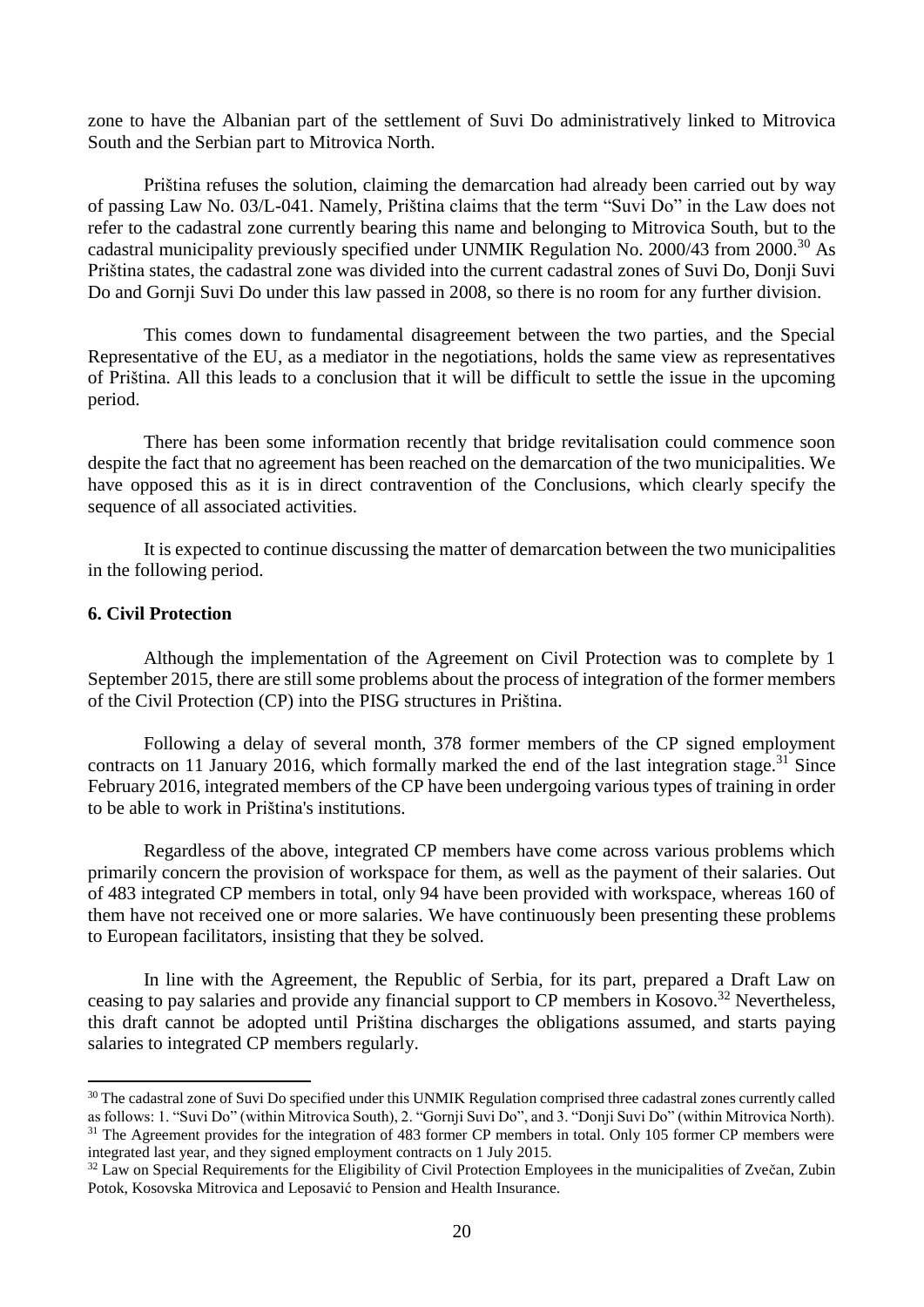#### <span id="page-22-0"></span>**7. Agreements and the dialogue between the Chambers of Commerce**

With the facilitation of the EUROCHAMBRES, the Chamber of Commerce and Industry of Serbia (CCIS) and the Kosovo\* Chamber of Commerce (KCC) continued the practice of holding regular meetings with a view to improving economic cooperation. The cooperation between the two chambers is based on the Memorandum of Understanding between CCIS and KCC dated 24 July 2013, as well as on the annexes on arbitration in case of disputes and on institutional capacity building.

During the reporting period, the cooperation of the chambers of commerce continued via a sectoral meeting of electromechanical engineering businesses of the two parties. The meeting was held in Belgrade in mid-October 2015 and it was agreed to set up a joint operational team of 8 members to select joint projects in this field and work towards putting together documentation required for the allocation of funds to implement each and every one of them.

On 21 December 2015, the cooperation in this area resulted in signing the Agreement on Cooperation in the Sector of Electromechanical Engineering. At a business forum held in Belgrade on the very same day, the two chambers also signed the Agreement on Cooperation in the field of Construction and Industry of Building Material.

One of the major achievements in the dialogue between the chambers of commerce during the reporting period concerns agreeing on the need for further harmonisation of veterinary certificates, as well as settling the issues relating to the marketing of goods subject to excise duty and registration of medicines and medical devices.

#### <span id="page-22-1"></span>**8. Carriage of dangerous goods**

1

The carriage of dangerous goods between Belgrade and Priština went smoothly until August 2015, when several vehicles with "KS" licence plates were stopped by the competent inspectorate in central Serbia. It was then determined that the vehicles did not have appropriate ADR certificates and that they did not meet required technical standards.<sup>33</sup> Vehicle and driver certificates presented were issued by Priština's institutions, which are not responsible for their issuance in accordance with the ADR as Kosovo\* is not a contracting party to the international agreement.

In order to solve this problem and ensure free trade between Belgrade and Priština, an opportunity was provided to certificate these vehicles and drivers in accordance with the ADR regulations during a four-month transitional period (by 31 December 2015). A number of companies from Kosovo and Metohija had their vehicles and drivers certificated with the competent authorities of the Republic of Serbia during this time. However, some companies did not obtain the required certificates either because the vehicles did not meet the technical requirements for the carriage of

<sup>&</sup>lt;sup>33</sup> The carriage of dangerous goods by road is regulated by the European Agreement concerning the International Carriage of Dangerous Goods by Road (ADR), the depositary of which is the United Nations Organisation (associated technical activities are carried out by the Working Group of the United Nations Economic Commission for Europe – UNECE, headquartered in Geneva). According to the ADR, two types of certificates are required in order for a vehicle or a driver to be involved in the carriage of dangerous goods by road: 1. Certificate of approval for a vehicle carrying dangerous goods, which confirms that the vehicle meets all necessary technical requirements for the carriage of these goods (provision 9.1.3.1 of the ADR), and which may only be issued by a competent authority of a contracting party to the ADR in which the vehicle is registered (provision 9.1.3.2 of the ADR), and 2. Certificate for the driver of a vehicle carrying dangerous goods**,** which confirms that the driver meets all specified requirements for operating a vehicle carrying these goods (provision 8.2.1.1 of the ADR), and which may be issued by a competent body of any contracting parties to the ADR. Each contracting party to the ADR shall accept this certificate (provision 8.2.1.6 of the ADR).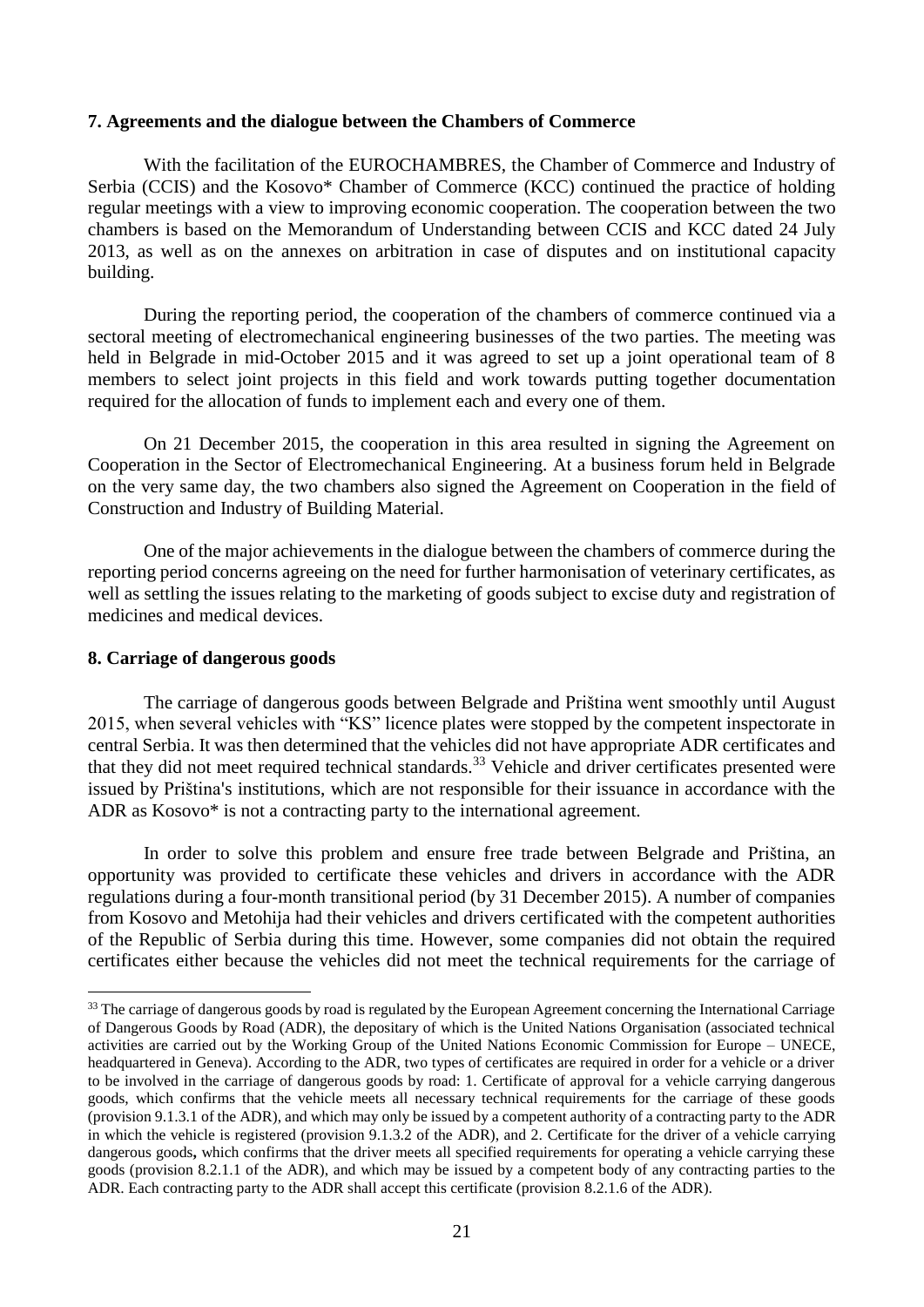dangerous goods or because they did not want to obtain the certificates from the competent authorities of the Republic of Serbia.

With a view to finding a solution when the transitional period ended, EU facilitators proposed that we should enter into a bilateral agreement providing for mutual recognition of certificates for the carriage of dangerous goods issued by the competent institutions of both parties.

We dismissed this possibility, highlighting that Kosovo\* is not a contracting party to the ADR, so the certificates issued by Priština's institutions cannot be held valid.<sup>34</sup> The recognition of these certificates would result in departing from and violating the ADR, which could have negative consequences for the Republic of Serbia and its international reputation in this field. In addition, it was assessed that some vehicles possessing Priština's certificates had major technical deficiencies according to the ADR standards, and, as such, presented a threat to the safety of people and the environment in the Republic of Serbia.

In response to the situation, Priština decided to impose "reciprocal" measures to the Republic of Serbia on 21 March 2016, i.e. not to recognise ADR certificates for vehicles and drivers (involved in the transport of oil and gas) issued by the Republic of Serbia. The decision entails the implementation of the measures by the so-called Kosovo Customs at the administrative boundary line, i.e. not allowing vehicles and drivers possessing ADR certificates issued by the Republic of Serbia to cross the administrative boundary line.

The talks aimed at settling the issue resumed in April, and an arrangement was made at the meeting on 19 April providing for the carriage of dangerous goods across the administrative boundary line in compliance with all standards under ADR conventions.

#### <span id="page-23-0"></span>**Conclusion**

1

Notwithstanding the problems described in this report, the Government of the Republic of Serbia still holds that the Brussels Dialogue with the Provisional Institutions of Self-Government in Priština is the only way to solve numerous problems burdening citizens in Kosovo and Metohija. Belgrade strongly believes that the process provides a promising basis for creating conditions for the reconciliation of the Serbian and Albanian peoples in the Balkans, as well as for lasting peace and stability of the entire region. This is why Belgrade will continue to hold out the hand of cooperation to the provincial institutions that represent the local Albanian majority. Despite Priština's refusal to discharge its portion of obligations under the agreements concluded, Belgrade hopes that the dialogue will not turn into yet another missed chance in the relations between the Serbian and Albanian peoples, and will make every effort to prevent that from happening.

Hence, the Government of the Republic of Serbia regrets to conclude that the negative trends described in the previous report continued in this reporting period. This primarily relates to the established practice of Priština not meeting its deadlines, but also to its attempts to modify as much as possible the essence of what was agreed by adopting a selective approach to the process of agreement implementation. This is particularly the case with the problems about Priština's obligations deriving from the First Agreement and the Agreement of 25 August 2015.

<sup>&</sup>lt;sup>34</sup> Certificates issued by the competent institutions in Priština are not valid in the Republic of Serbia or in any other contracting parties to the ADR.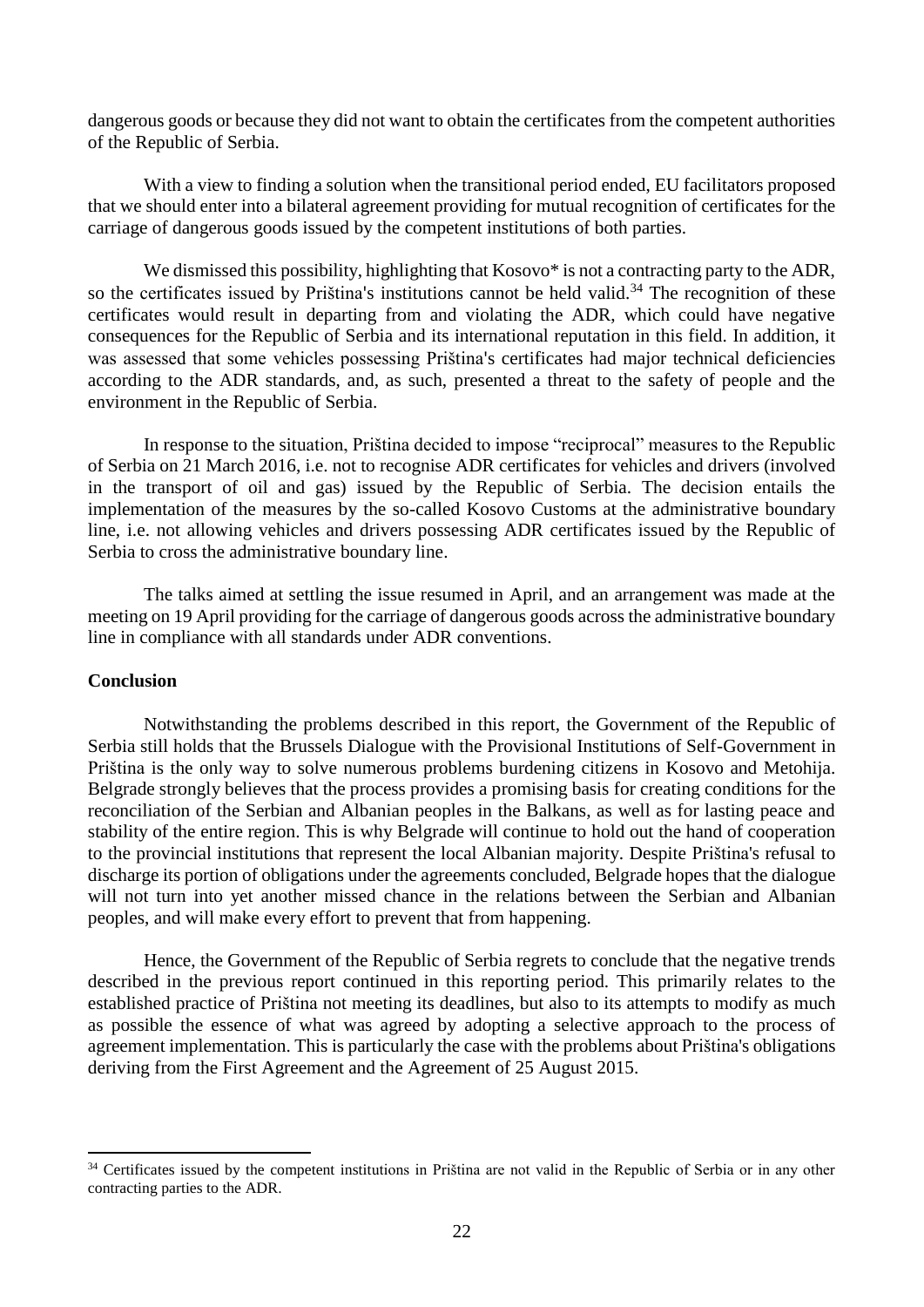The first and foremost issue in the context is the establishment of the Community of Serbian Municipalities, where Priština's failure to honour the obligations assumed is the most evident. This is clear in view of the fact that Priština violated Point 2 of the General Principles, whereby it made a commitment to adopt a Decree to introduce the CSM into its legal system. Then it was foreseen for the decree to be confirmed by the so-called Constitutional Court, which in turn would create conditions for the Management Team to start drafting the Statute of the CSM and, as stipulated under the Agreement, present it in the course of the high-level dialogue no later than 25 December 2015.

Priština did not meet all these obligations. Instead, by referring the Agreement of 25 August to its so-called Constitutional Court for review, it sought to modify its essence. Although the Court decided that the General Principles of 25 August were not in compliance with the spirit of the Constitution of Kosovo\*, and that the future Decree and Statute of the CSM had to address the noncompliance, Belgrade will continue to insist that the Community of Serbian Municipalities be established exactly according to the letter of the First Agreement and the Agreement on Principles of 25 August 2015. In other words, the Serbian side finds unacceptable every attempt of unilateral modification of substantive provisions of the agreements concluded.

Apart from the problems related to the establishment of the CSM, the Republic of Serbia deems it necessary to emphasise problems related to the implementation of the Agreement on Police. Even though Priština has been avoiding its obligations in terms of integration of former members of the Ministry of the Interior of the Republic of Serbia, Belgrade will definitely continue to insist on the integration of all remaining 149 members of the Ministry into relevant Kosovo\* structures. Belgrade would also like to warn of the security risks of Priština's actions in the context of its publicly declared intention to call into question the existence of the Kosovo Police Directorate Mitrovica – North, as well as the attempts to exclude Acting Regional Commander and his associates from the chain of command of the Directorate.

Further, the Government of the Republic of Serbia expects that Priština will not continue to stall on the fulfilment of its obligations in terms of the integration of judges, prosecutors and administrative staff, as well as in terms of procedures for the incorporation of *mts Ltd* and implementation of the energy agreement.

Given that the negative dynamic in Priština's actions is also noticeable in terms of the obligations stemming from technical agreements, the Serbian side underlines that it will resolutely stand against each and every attempt to reshape the agreements made in the course of their implementation.

This is especially true of the 2011 Agreement on Cadastre, which Priština actually tried to amend on several occasions. The latest attempt of that nature is the recent referral to the Assembly for consideration of the new version of the Draft Law on Property Verification and Comparison, which is in direct contravention of the aforementioned Agreement. We will not agree to this practice and we will strive to find a comprehensive solution that will be in keeping with the Agreement and that will equally involve representatives of Belgrade, Priština and the EU.

In terms of the implementation of the agreement on recognising university diplomas, which provides for the recognition of diplomas certificated by the European University Association in Brussels and their use in Kosovo and Metohija, it has to be reiterated that Priština has not recognised a single diploma to date. However, we would like to believe this practice will stop once an Implementing Partner is appointed, which is expected to happen in May and which ought to finally bring about the implementation of the Agreement on Diplomas.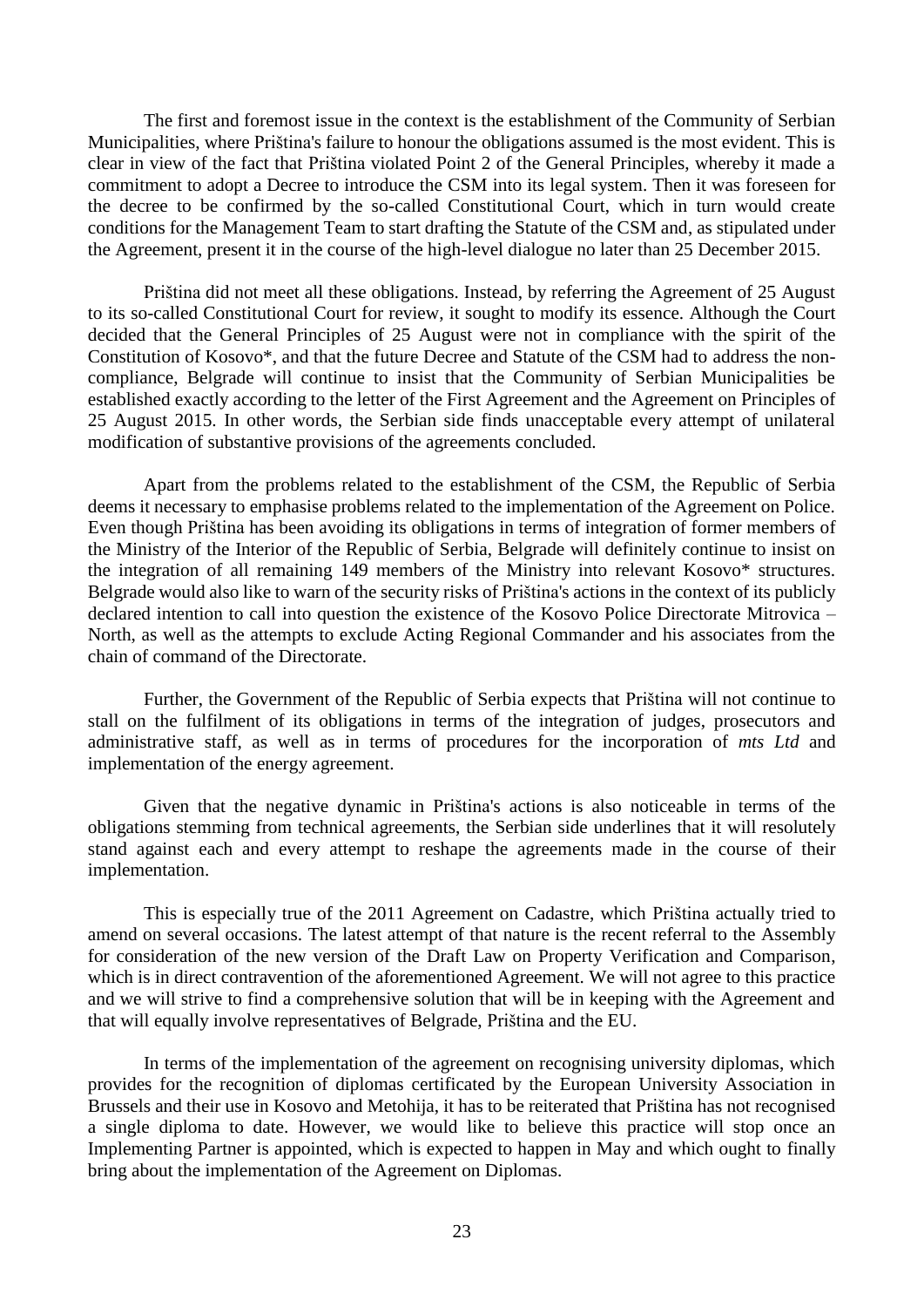With respect to problems about freedom of movement, Belgrade will continue to insist on dealing with urgent matters, such as the problem of re-registering 2,000 vehicles with "RP" provisional licence plates owned by the Serbs from the Kosovo Morava Basin Region. Despite the fact that Priština made a commitment as early as in January 2016 to re-register the vehicles to "KS" plates without delay, this has still not taken place. We expect that other contentious issues pertaining to the freedom of movement will be settled within the framework of the Dialogue and without resorting to harmful unilateral actions.

It is Belgrade's deeply held belief that, in order to foster the normalisation of relations, Priština should also stop the practice of violating agreements pertaining to the streamlined scheme of visits of Serbian officials to the Province. On several occasions, the Government of the Provisional Institutions of Self-Government in Priština prevented Belgrade's high-ranking officials from visiting the Province without any explanations. This is why in the future we will continue to urge European facilitators to take action to prompt Priština to discharge the obligations assumed.

When it comes to the so-called other issues, we would first like to stress the problems concerning the implementation of the Agreement on Civil Protection. Priština ought to realise that it is not possible to finalise the integration of former CP members unless it fulfils its obligations within a reasonable time in terms of providing workspace to the integrated CP members and paying their salaries.

With a view to unhindered continuation of the normalisation of relations between Belgrade and Priština, it is also important that the other party should abandon the practice of requesting that certain issues that were not considered as part of the Dialogue be "included" in the scope of the agreements already reached. One of the issues is certainly Priština's request that police departments of the Ministry of the Interior of the Republic of Serbia temporarily relocated from Kosovo and Metohija to central Serbia cease issuing identity cards to the citizens of Kosovo and Metohija. Priština has been trying to categorise the issue under the Agreement on Freedom of Movement, which we will not allow in the upcoming period either, as it has not been regulated by any agreements within the framework of the Dialogue.

In view of the above, we believe there is reason to conclude that the high degree of understanding for Priština's actions often shown by influential international stakeholders has proved to be entirely counterproductive. This is particularly evident in situations when Priština resorts to blackmail and unilateral actions on the ground, most often by imposing various blockades at administrative crossings with an aim to impose topics in the dialogue. The situation is no better when it comes to the increasingly frequent usurpation of the property of the Republic of Serbia, its economic operators and citizens in Kosovo and Metohija, as well as the aggressive attempts to take possession of the monuments of spiritual, cultural and historic heritage of the Serbian people.

It certainly has to be concluded in this context that the security of the Serbian community and other non-Albanian communities deteriorated during the reporting period. By blaming it for the provincial institutional crisis, the authorities in Priština directed the political discontent to the Serbian community, presenting all democratic rights of the Serbs as endangerment to the Kosovo\* statehood, national interests and deceleration of economic prosperity and European perspective of "the state of Kosovo". Such social climate and especially the benevolent attitude to the factors behind extremist and violent action result in a significant increase in the volume and intensity of ethnically motivated assaults on the Serbs and their property. A lack of physical, legal, political and any other security seriously affects the survival and persistence of the Serbs in the Province, calling into question any possibility for the return of the displaced and banished. An increased presence of Radical Islam and